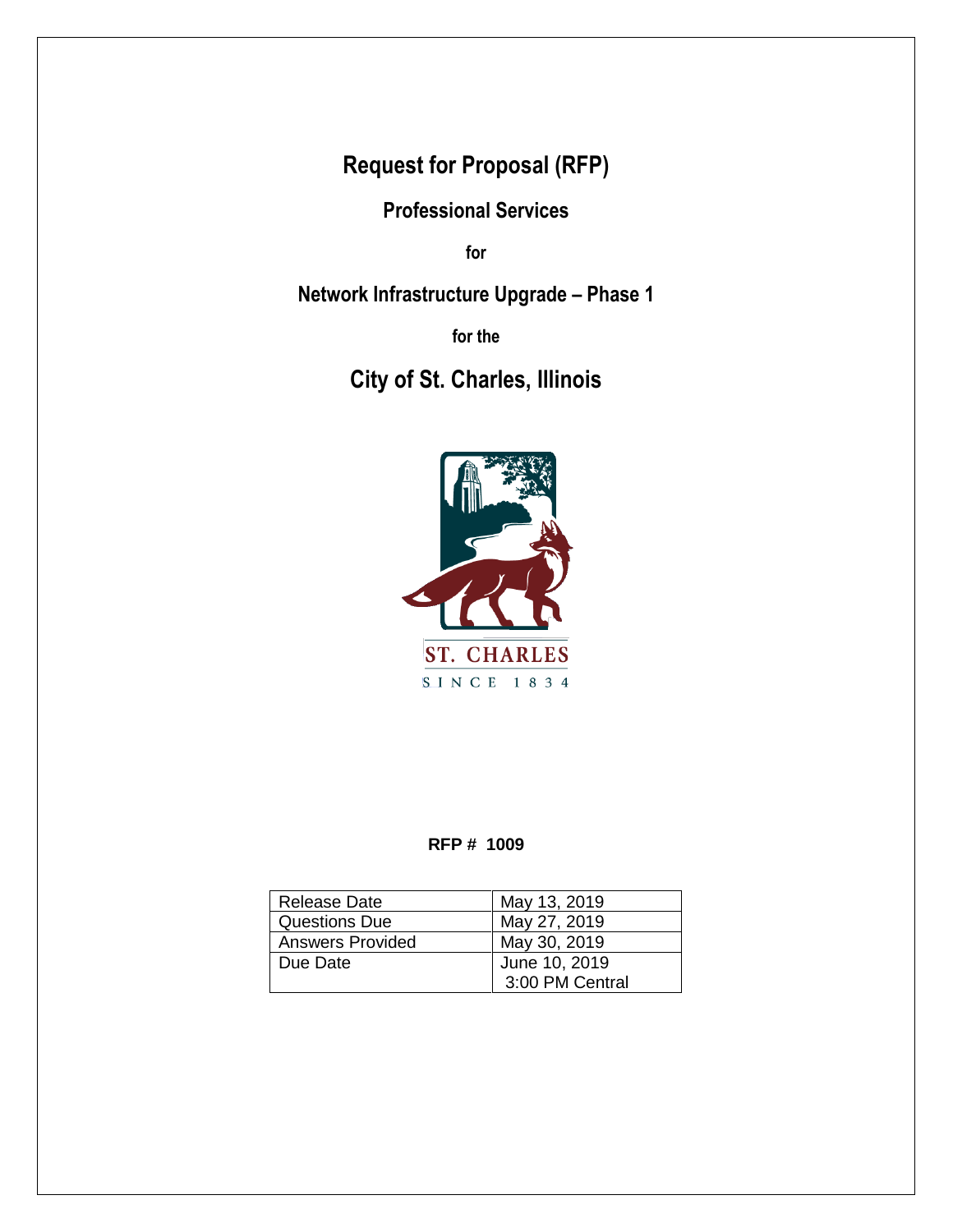

# **Table of Contents**

| 1.                      |      |                                                                                       |  |
|-------------------------|------|---------------------------------------------------------------------------------------|--|
|                         | 1.1  |                                                                                       |  |
|                         | 1.2  |                                                                                       |  |
|                         |      |                                                                                       |  |
| 2 <sup>1</sup>          |      |                                                                                       |  |
|                         | 2.1  |                                                                                       |  |
|                         | 2.2  |                                                                                       |  |
|                         | 2.3  |                                                                                       |  |
| $\overline{\mathbf{3}}$ |      |                                                                                       |  |
|                         |      |                                                                                       |  |
|                         | 3.1  |                                                                                       |  |
|                         | 3.2  |                                                                                       |  |
|                         | 3.3  |                                                                                       |  |
|                         | 3.4  |                                                                                       |  |
| 4                       |      |                                                                                       |  |
|                         | 4.1  |                                                                                       |  |
|                         | 4.2  |                                                                                       |  |
|                         | 4.3  |                                                                                       |  |
|                         | 4.4  |                                                                                       |  |
|                         | 4.5  |                                                                                       |  |
|                         | 4.6  |                                                                                       |  |
|                         | 4.7  |                                                                                       |  |
|                         | 4.8  |                                                                                       |  |
|                         | 4.9  |                                                                                       |  |
|                         | 4.10 |                                                                                       |  |
|                         | 4.11 |                                                                                       |  |
|                         | 4.12 |                                                                                       |  |
|                         |      |                                                                                       |  |
|                         | 5.1  |                                                                                       |  |
|                         | 5.2  |                                                                                       |  |
|                         | 5.3  |                                                                                       |  |
|                         | 5.4  |                                                                                       |  |
|                         | 5.5  |                                                                                       |  |
|                         | 5.6  |                                                                                       |  |
|                         | 5.7  |                                                                                       |  |
|                         | 5.8  | CERTIFICATE OF COMPLIANCE WITH PUBLIC ACT 87-1257 OF THE ILLINOIS HUMAN RIGHTS ACT 17 |  |

# **List of Tables**

#### **Attachments**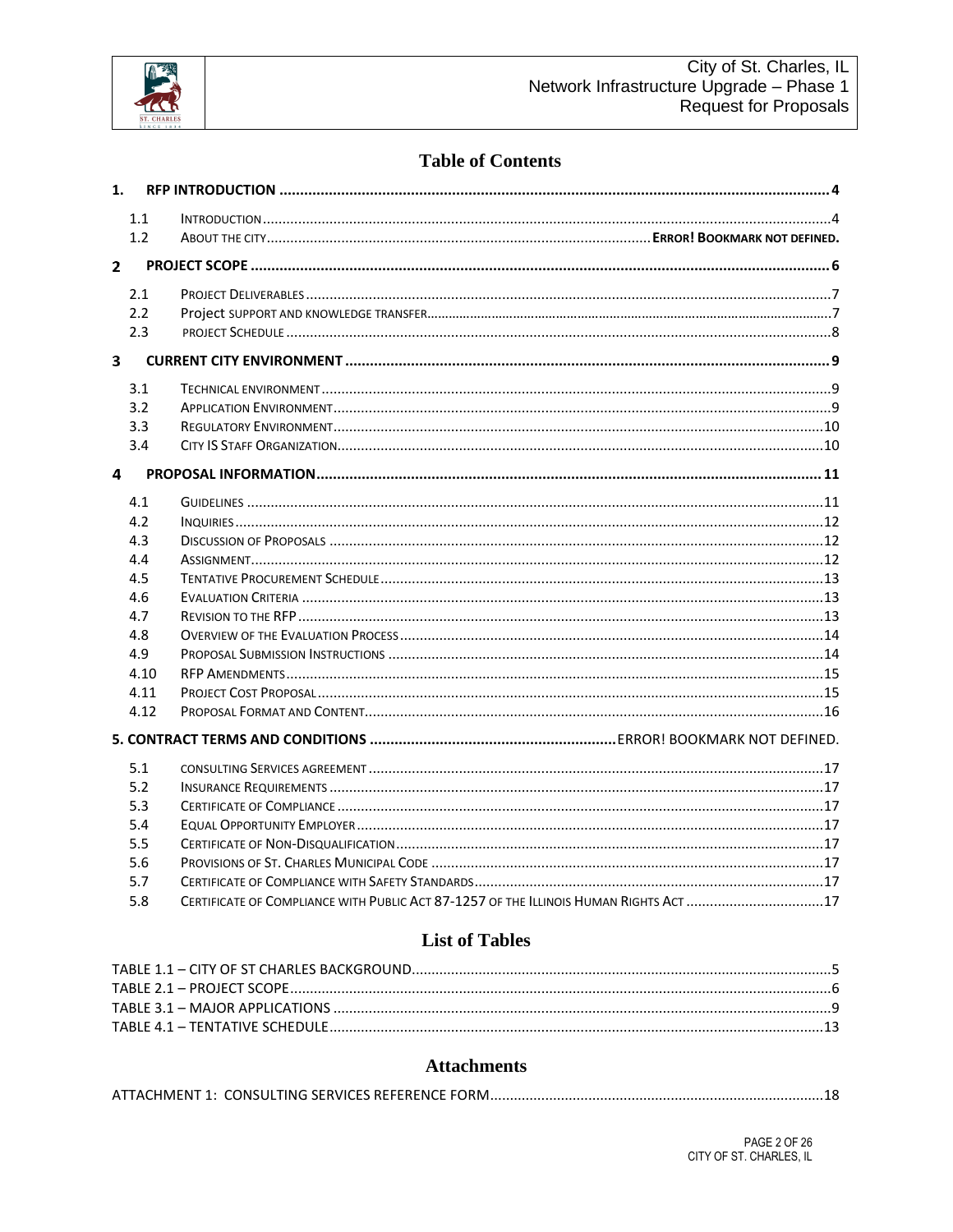

| ATTACHMENT 4: CERTIFICATE OF COMPLIANCE OF ILLINOIS COMPILED STATUTES, CH. 65, SEC. 11-42.1-121    |  |
|----------------------------------------------------------------------------------------------------|--|
| ATTACHMENT 5: CERTIFICATE OF NON-DISQUALIFICATION UNDER ILLINOIS COMPILED STATUTES, CH. 720, SEC.  |  |
|                                                                                                    |  |
|                                                                                                    |  |
| ATTACHMENT 7: CERTIFICATE OF COMPLIANCE WITH PUBLIC ACT 87-1257 OF THE ILLINOIS HUMAN RIGHTS ACT24 |  |
|                                                                                                    |  |
|                                                                                                    |  |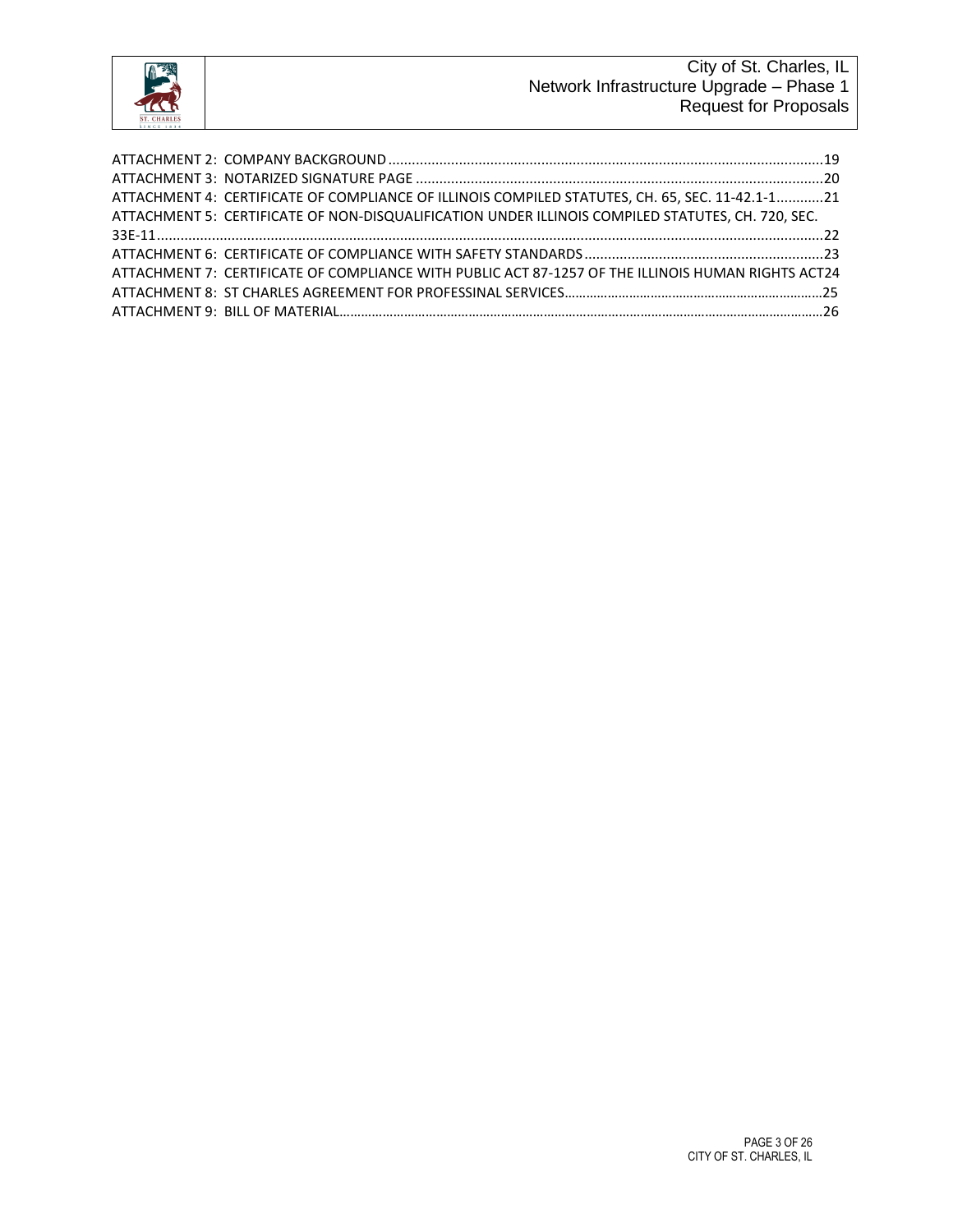

# **1. RFP Introduction**

# **1.1 INTRODUCTION**

The City of St. Charles ("City") is requesting proposals from qualified firms to perform a network infrastructure installation of Aruba switches and wireless access points for the new Police Department of the City of St. Charles. Attachment 9 lists the Aruba Bill of Materials ("BOM") to be installed.

Phase 1 of the network infrastructure upgrade will include the professional services needed to successfully integrate the new Police Department into the City's current network infrastructure. Construction of the new Police Department at 1515 W. Main St. in St. Charles is currently underway with an expected completion date of August/September of 2019. With the completion of the Police Department happening in the very near future, the Aruba BOM equipment will need to interoperate with the City's current Cisco networking infrastructure. Any firm responding to this proposal will need to have resource availability beginning early July through the Police Department move-in to the new building.

Phase 2 of the network infrastructure upgrade (as initiated through a separate RFP process) will include the professional services needed to upgrade the remaining City wireless and wired infrastructure from a Cisco environment to an Aruba environment. The BOM for Phase 2 will be included within that RFP. The City will be releasing the Phase 2 RFP shortly after Phase 1 completion. Being selected as the Phase 1 firm does NOT guarantee or imply selection as the Phase 2 firm.

The City's intent is to utilize a single Aruba instant WLAN cluster for Phase 1. Once Phase 2 is implemented and deployed, all Police Department APs will be converted to controller based.

# **1.2 ABOUT THE CITY**



St. Charles has a land area of 15 square miles. Located in both DuPage and Kane Counties, the City of St. Charles is 35 miles west of downtown Chicago. State Highways 25, 31, 38, and 64 cross St. Charles, as do county thoroughfares Randall and Kirk Roads. Over 2,100 businesses employ over 34,200 people, consisting of a balanced mix of retailers, restaurants, and manufacturing facilities. They are assisted by an active Chamber of Commerce, a full service Convention and Visitors Bureau, and the Downtown St. Charles Partnership.

For more information about the City, go to<http://www.stcharlesil.gov/>

<span id="page-3-0"></span>For more information regarding the City's bids and proposals, go to [www.stcharlesil.gov/bids-proposals/](https://www.stcharlesil.gov/bids-proposals/)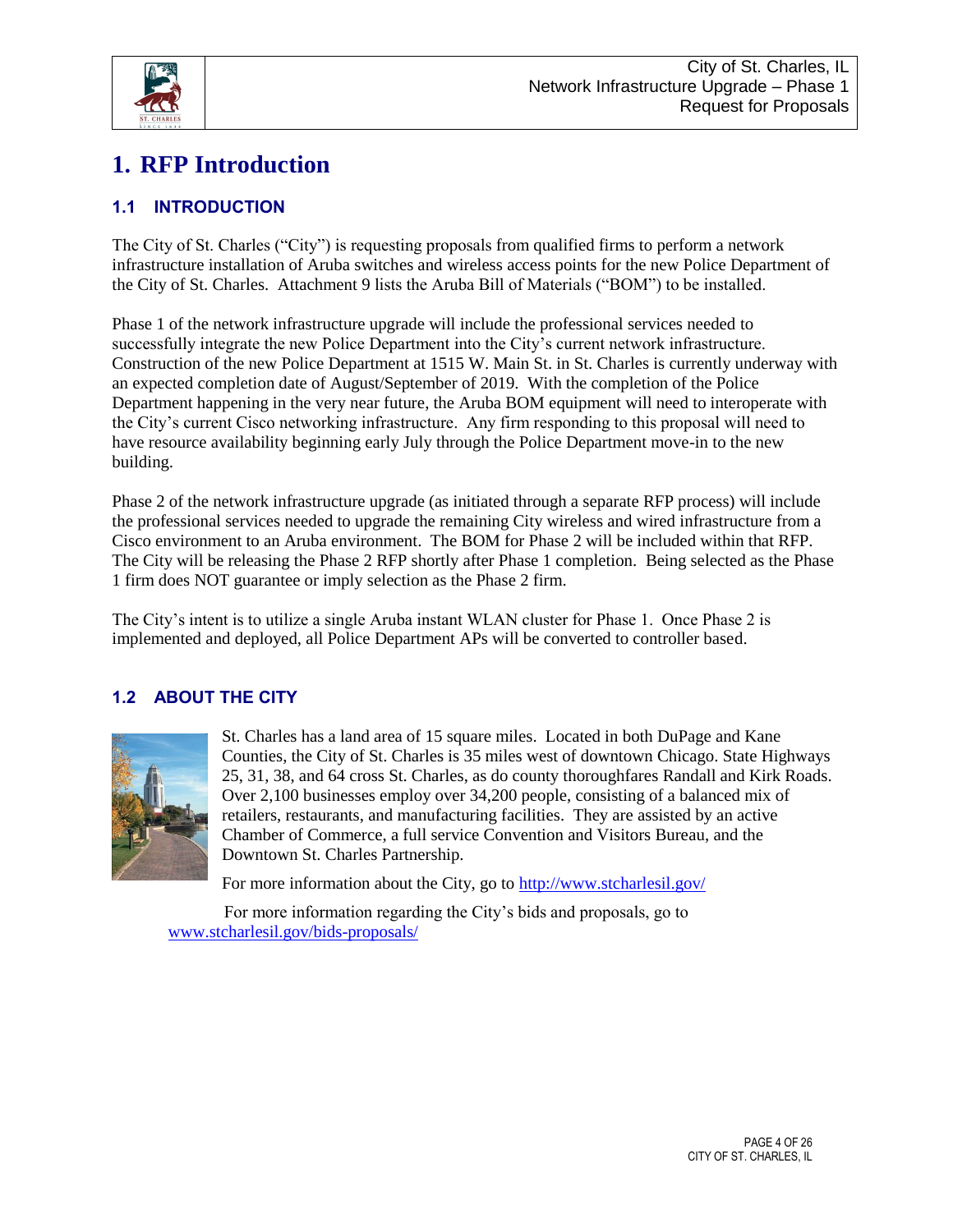

|                         | <b>Background Summary</b>                                                                                                                                                |  |
|-------------------------|--------------------------------------------------------------------------------------------------------------------------------------------------------------------------|--|
| Population              | 33.286                                                                                                                                                                   |  |
| Number of<br>Employees  | 233 full-time<br>67 part-time                                                                                                                                            |  |
| <b>Operating Budget</b> | Total Budget: \$164,825,762<br>General Corporate Fund - \$41,414,302<br>Enterprise Funds - \$81,315,172<br>Capital Projects - \$14,702,067<br>Other Funds - \$27,394,221 |  |
| Fiscal Year             | May 1 to April 30                                                                                                                                                        |  |

**Table 1.1 – City of St Charles Background**

The City's organizational structure consists of the City Administrator's Office, and departments of Community and Economic Development, Finance, Fire, Human Resources, Information Systems, Police, and Public Works. Following is a link to the City's organizational chart: <http://www.stcharlesil.gov/sites/default/files/business/2197-11001.pdf>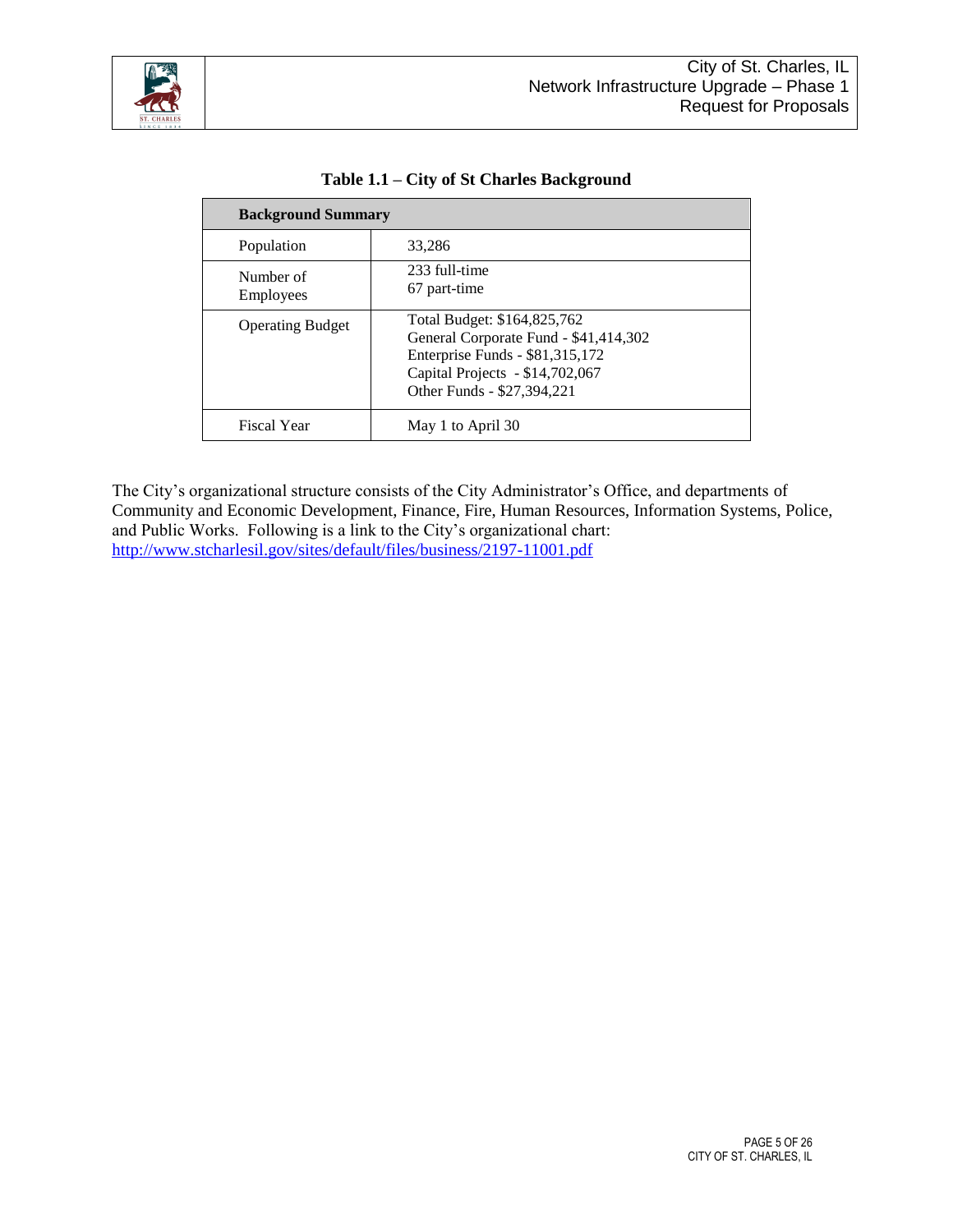

<span id="page-5-0"></span>Г

# **Project Scope**

The project scope described below is what the City believes to be a successful approach to this project. Note that this project scope is used only as a guideline—firms responding to this RFP are expected to propose a scope of work and methodology that will best meet the City's project objectives.

| <b>Project Kickoff</b>                                                                                                                                                                                                                                                                                                                                                                                                                                                                                                                                                                                                               |  |  |
|--------------------------------------------------------------------------------------------------------------------------------------------------------------------------------------------------------------------------------------------------------------------------------------------------------------------------------------------------------------------------------------------------------------------------------------------------------------------------------------------------------------------------------------------------------------------------------------------------------------------------------------|--|--|
| Define project stakeholders<br>$\bullet$                                                                                                                                                                                                                                                                                                                                                                                                                                                                                                                                                                                             |  |  |
| Obtain inputs, documents and configuration information from City needed to perform<br>$\bullet$<br>discovery and analysis of current network infrastructure                                                                                                                                                                                                                                                                                                                                                                                                                                                                          |  |  |
| Outline project schedule                                                                                                                                                                                                                                                                                                                                                                                                                                                                                                                                                                                                             |  |  |
| <b>LAN/WAN Network Design and Installation Plan</b>                                                                                                                                                                                                                                                                                                                                                                                                                                                                                                                                                                                  |  |  |
| Lead a network design discussion to better understand network infrastructure components<br>$\bullet$<br>and standards such as:<br>Physical and logical design<br>1.<br>Switch and AP configuration and standardizations<br>2.<br>3. Current routing design<br>4. SSID name schemes and VLAN design<br>5. Network authentication review<br>6. IP addressing schema<br>7. RADIUS infrastructure design<br>Lead a discussion to understand the City's current security features/best practices (SNMP,<br>Password management, Device access)<br>Develop WLAN solution design (Authentication, VLAN, Network Services, Guest<br>Network) |  |  |
| Develop integration plan into existing Cisco network infrastructure                                                                                                                                                                                                                                                                                                                                                                                                                                                                                                                                                                  |  |  |
| <b>LAN/WAN Device Staging</b>                                                                                                                                                                                                                                                                                                                                                                                                                                                                                                                                                                                                        |  |  |
| Stage equipment in configuration facility (utilizing either City or selected firm staging<br>$\bullet$<br>area)                                                                                                                                                                                                                                                                                                                                                                                                                                                                                                                      |  |  |
| Test network functionality via testing scenarios<br>$\bullet$                                                                                                                                                                                                                                                                                                                                                                                                                                                                                                                                                                        |  |  |
| Pre-stage single instant WLAN cluster<br>$\bullet$                                                                                                                                                                                                                                                                                                                                                                                                                                                                                                                                                                                   |  |  |
| Label, inventory and asset tag equipment to City's specification<br>$\bullet$                                                                                                                                                                                                                                                                                                                                                                                                                                                                                                                                                        |  |  |
| Prepare onsite documentation and ready equipment for shipping to site<br>$\bullet$                                                                                                                                                                                                                                                                                                                                                                                                                                                                                                                                                   |  |  |
| <b>LAN/WLAN</b> Implementation                                                                                                                                                                                                                                                                                                                                                                                                                                                                                                                                                                                                       |  |  |
| Stage equipment in appropriate closet<br>$\bullet$                                                                                                                                                                                                                                                                                                                                                                                                                                                                                                                                                                                   |  |  |
| Install access points at site locations<br>$\bullet$                                                                                                                                                                                                                                                                                                                                                                                                                                                                                                                                                                                 |  |  |
| Install switches in provided IDF racks<br>$\bullet$                                                                                                                                                                                                                                                                                                                                                                                                                                                                                                                                                                                  |  |  |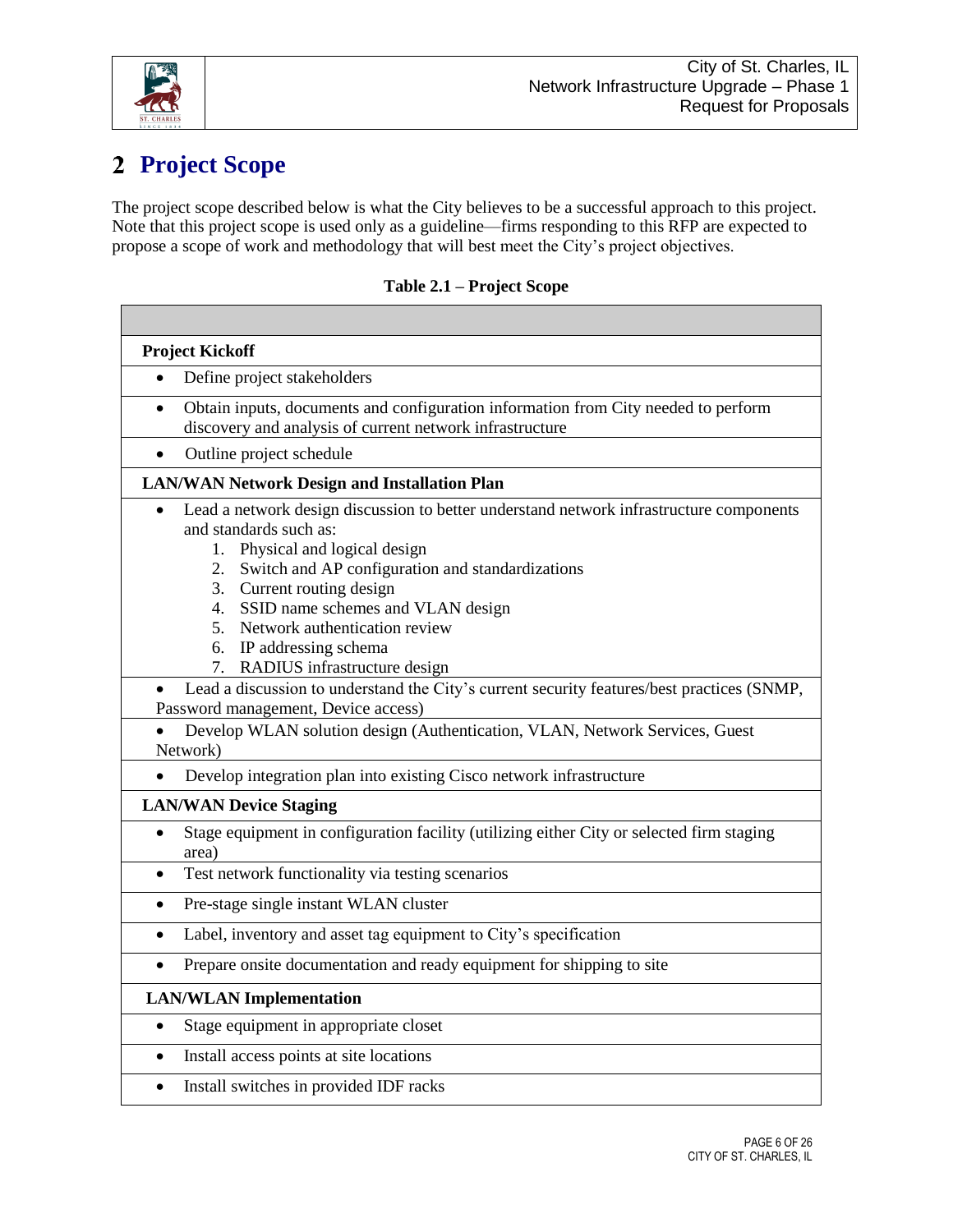

| Label all AP ports<br>$\bullet$                                                                                        |
|------------------------------------------------------------------------------------------------------------------------|
| Connect patch cords from patch panel to switch utilizing industry standard cable<br>$\bullet$<br>management techniques |
| <b>LAN/WLAN Testing and Documentation</b>                                                                              |
| Thoroughly test and validate switch and AP connectivity to current network infrastructure<br>$\bullet$                 |
| Provide device configuration documentation<br>$\bullet$                                                                |
|                                                                                                                        |

In addition to the project scope of work outlined above, the consultant shall:

- Develop a project plan with City's designated Project Manager
- Provide appropriate documentation to support findings or recommendations, and other documentation as required, and
- Conduct regular project status meetings and provide written status reports

# **2.1 PROJECT DELIVERABLES**

The main deliverables expected for this project include:

- Project management plan used to manage deliverables, assess progress and manage change management issues
- Current network configuration information as it pertains to the new equipment and City requirements
- Design acceptance document outlining physical and logical design, configuration requirements, WLAN instant cluster solution design and Integration plan
- Per closet device staging report (configured, tested and ready to be installed)
- Post installation results documentation
- Device configuration completion documents
- Executive summary (closing documentation) report

### **2.2 PROJECT SUPPORT AND KNOWLEDGE TRANSFER**

"Day One" support of up to 4 hours is to be included and clearly marked in the cost proposal. "Day One" shall be defined as the first business day after equipment installation has been installed and tested AND when City Police Department staff is working in the building. The City and the selected firm will work together to define this support as building milestones are made clearer.

Also to be included in the cost proposal and clearly marked is up to 2 hours of knowledge transfer. The selected firm will provide explanations of the technologies used during the implementation, review provided documentation and provide best practices regarding the day to day management and troubleshooting of the implemented solution.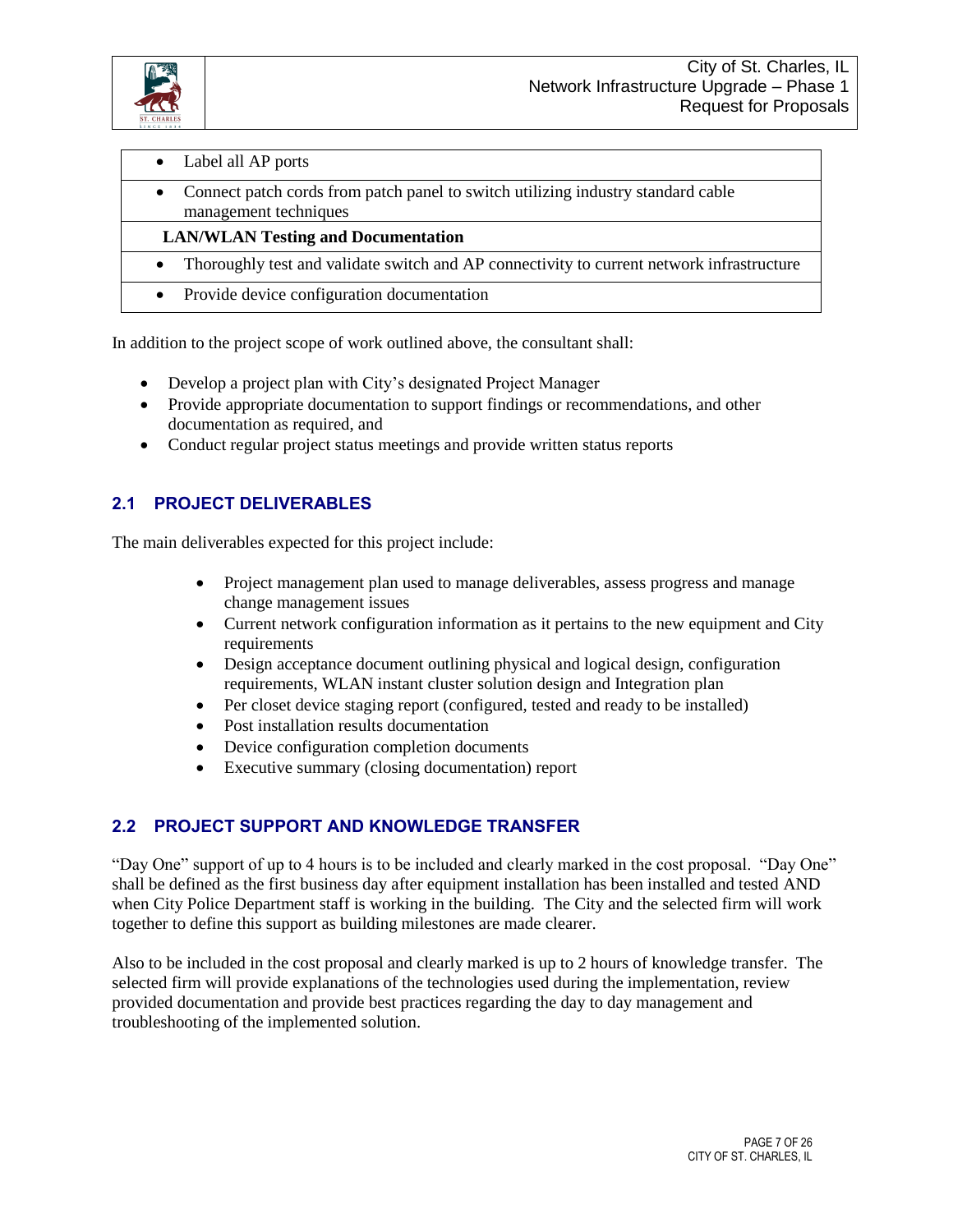

### **2.3 PROJECT SCHEDULE**

In the proposal, respondents should provide a proposed schedule for project implementation that includes all of the implementation tasks defined in this document. In addition, scheduling should be provided for additional milestones necessary for each category of work required by the project and the tasks contained in the proposed project scope. Following are tentative milestones for this project to be used for proposal development purposes only:

| Milestone                                                   | Date    |
|-------------------------------------------------------------|---------|
| Consultant selection                                        | 6/19/19 |
| Notice to proceed                                           | 6/21/19 |
| Project kickoff meeting                                     | 7/1/19  |
| Equipment staging and testing                               | 7/8/19  |
| <b>Equipment installation at Police Department</b>          | 7/22/19 |
| Day One Support (based on actual move of Police Department) | 8/5/19  |
| Post installation knowledge transfer                        | 8/9/19  |
| <b>Executive Summary completed</b>                          | 8/12/19 |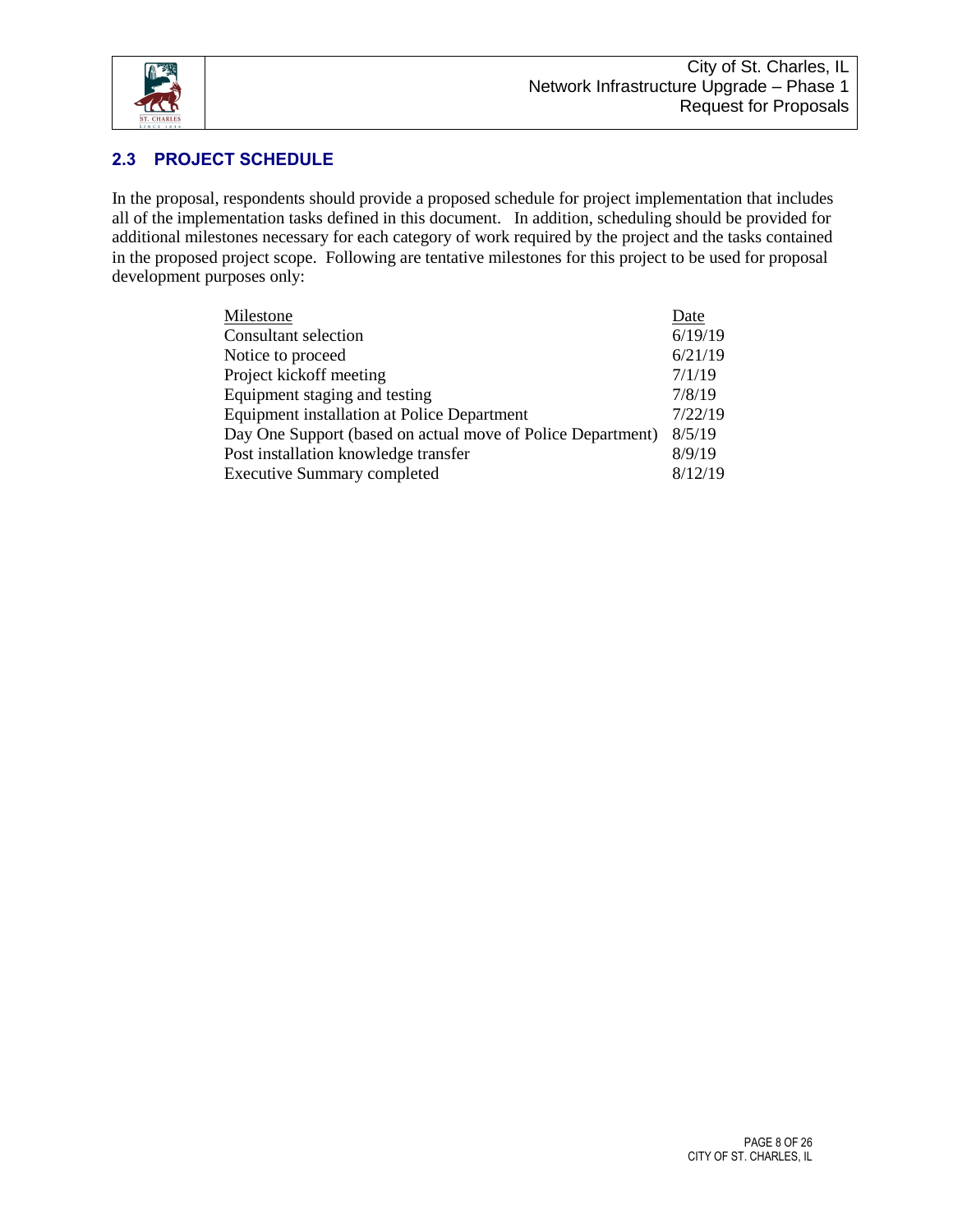

# **Current City Environment**

In an effort to assist with the preparation of an RFP response, the City is making available the following information regarding its current environment.

# **3.1 TECHNICAL ENVIRONMENT**

The City of St. Charles Campus Area Network includes two main data centers communicating on a fiber optic network. The City new Police Department at 1515 W. Main St. in St. Charles will be incorporated into the City's network.

There are approximately 270 users on the City's network and 600 connected devices. Wireless access points for both public and staff access exist in most City buildings. The City is connected to the Internet through two aggregated connections with a total of 250 Mbps, and from the field with a 4G Broadband connection.

Further technical information will be provided to the selected firm.

# <span id="page-8-0"></span>**3.2 APPLICATION ENVIRONMENT**

| System                  | Description                        |
|-------------------------|------------------------------------|
| Infor Lawson S3         | Financial/Procurement/HR/Payroll   |
| Esri ArcGIS / Geocortex | Geographic Information Systems     |
| Essentials              |                                    |
| Drupal                  | Web Content Management (Internet)  |
|                         | $-$ Intranet)                      |
| Harris CityView         | Permitting & Community             |
|                         | Development                        |
| LaserFiche Rio          | <b>Content/Document Management</b> |
| New World               | <b>Law Enforcement Records</b>     |
|                         | Management                         |
| Firehouse               | Fire and Emergency Medical         |
|                         | <b>Services Records Management</b> |
| Timecard                | Time and Attendance (custom)       |
| <b>CFA</b> Software     | <b>Fleet Management</b>            |

#### **Table 3.1 – Major Applications**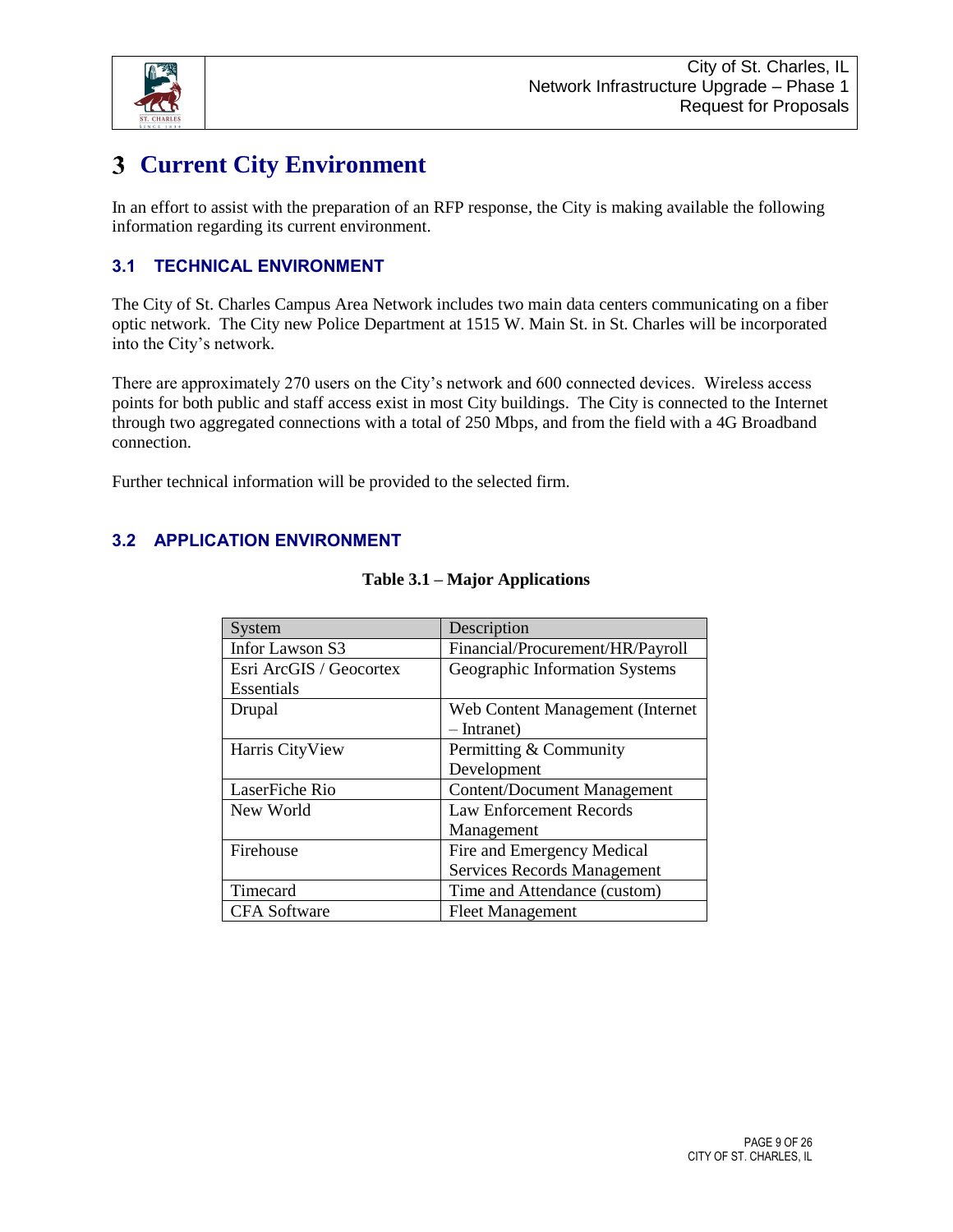

# **3.3 REGULATORY ENVIRONMENT**

The City of St. Charles must comply with all local, state and federal regulations and statutes governing the maintenance, use or transmission of personally identifiable information or health information records. Applicable regulations include the Health Insurance Portability and Accountability Act (HIPAA) and the Illinois Identity Protection Act (5 ILCS 179/1), which governs the use, collection and protection of Social Security Numbers.

The City must comply with the Federal Bureau of Investigation (FBI) Criminal Justice Information Services (CJIS) Security Policy. This refers to any FBI Criminal Justice Information (CJI) accessed by City law enforcement, such as biometric, biographic, property or case history data.

The City must also comply with the Illinois Personal Information Protection Act (815 ILCS 530) that requires any agency that collects personal information concerning an Illinois resident to notify the resident if there has been a breach of personal information on its systems. The act also requires personal data that is no longer needed to be disposed of in a manner that protects the security and confidentiality of the material, whether it is stored digitally or maintained in hard copy form.

Also, as a merchant that accepts payment cards, the City must comply with the Payment Card Industry - Data Security Standards (PCI-DSS).

### **3.4 CITY IS STAFF ORGANIZATION**

The Information Systems Department consists of the following four functional areas:

- $\bullet$ Technical Services - Responsible for maintaining the application infrastructure including network communications, computer hardware, software, wireless communications, Internet connectivity, servers, telephones, audio/visual systems, and electronic building security.
- Application Development and Support Responsible for the implementation and support of the City's software applications. This includes selection, configuration and development of new applications or enhancements to existing applications, web design, content management support, and support of specialized systems throughout the City.
- Records Management Manages records for the entire City with the exception of the Police  $\bullet$ department. Works with each department to determine appropriate storage and retention requirements for each type of record. Performs scanning and indexing functions for the document management system.
- Geographic Information Systems Provides programming, GIS analysis, GPS locates, and mapping services to other City departments. Responsible for creation, maintenance, and distribution of the City's geographic data.

Following is a link to the Information Systems Department organizational chart: [http://www.stcharlesil.gov/sites/default/files/business/2197-9538.pdf:](http://www.stcharlesil.gov/sites/default/files/business/2197-9538.pdf)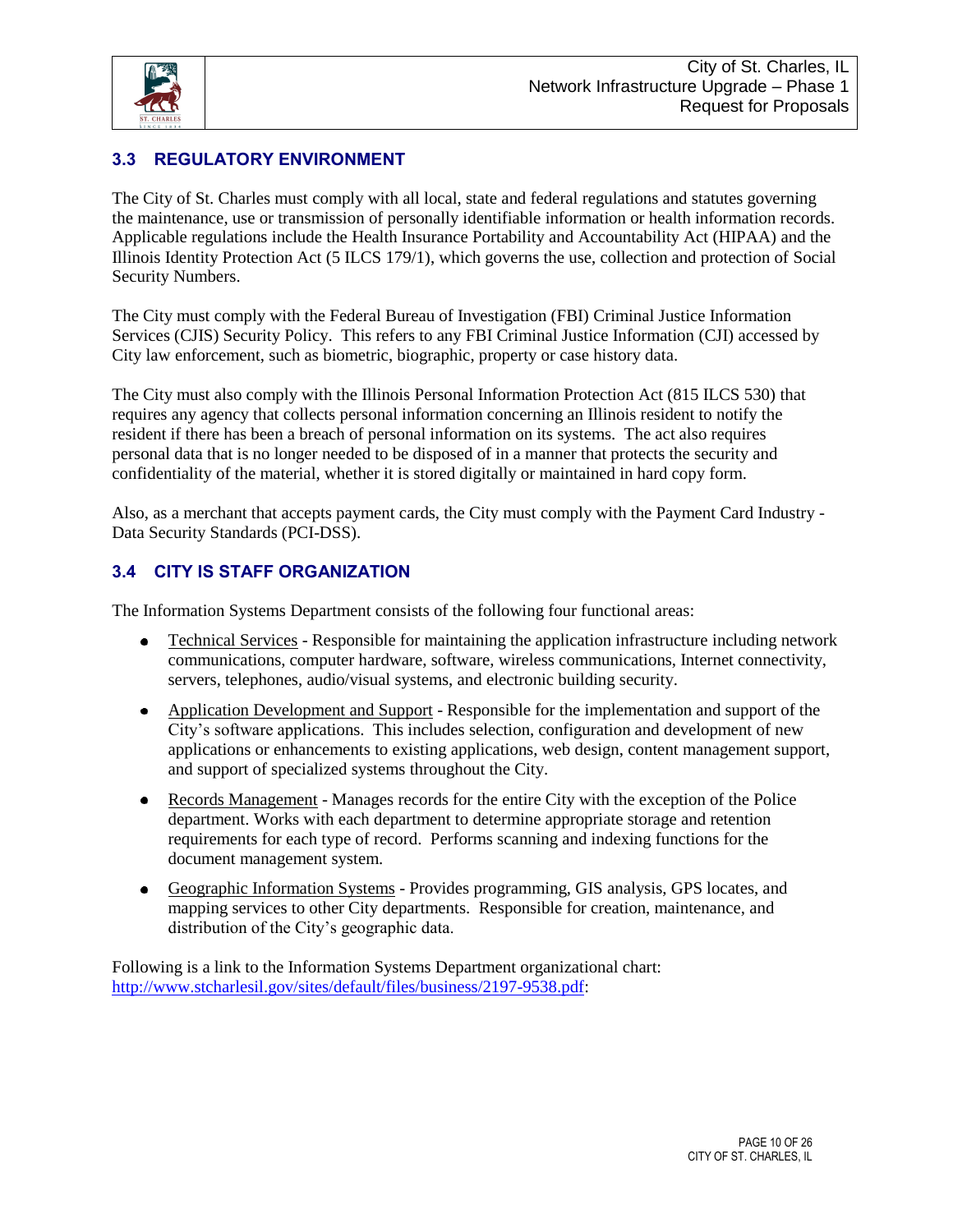

# **Proposal Information**

It is necessary for respondents to read the information contained in this RFP to understand how to submit proposals, i.e., what documents must be included and what legal obligations are being agreed to by the respondent. Failure to carefully read and understand this RFP may cause the proposal to be out of compliance, rejected by the City, or legally obligate the respondent to more than it may realize. Information obtained by the respondent from any officer, agent or employee of the City shall not affect the risks or obligations assumed by the respondent or relieve the respondent from fulfilling any of the RFP conditions or any subsequent contract conditions. Only the format and documents included with this RFP will be accepted as compliant for the submitted proposal. Failure to completely fill out all required attachments may result in disqualification.

# **4.1 GUIDELINES**

By virtue of submitting a proposal, parties are acknowledging:

- The City reserves the right to reconsider any proposal submitted at any stage of the procurement. It also reserves the right to meet with select respondents at any time to gather additional information. Furthermore, the City reserves the right to add or delete requirements until the final contract signing.
- Pricing must be submitted on a "not-to-exceed" basis. The City compensates the vendor on the basis of major deliverables to be identified in the development of the statement of work. If there is a "residual" amount at the end of the project, the City will retain the difference by not spending the funds. In contrast, if the cost ceiling is exceeded, the vendor is to finish the work with no additional compensation, unless the City does not meet specific assumptions outlined in the proposal. Respondents are to provide all work effort needed as part of their proposal. Finally, the City reserves the right to ask respondents to resubmit proposal pricing on either a fixed fee basis or a combination of fixed and not-to-exceed basis. All firms submitting proposals are encouraged to submit the most competitive proposal possible.
- This RFP, its general provisions, and the terms and conditions of this contract shall be incorporated in any agreement resulting from this solicitation, and the RFP and its terms and conditions, plus attachments shall control unless the agreement expressly provides otherwise.
- The City reserves the right to reject any or all proposals and to waive technicalities and informalities when such waiver is determined by the City to be in the City's best interest.
- All responses to this RFP will become property of the City. Each Respondent shall clearly indicate any proprietary information that is submitted as part of their proposal.
- When responding to this RFP, please follow all instructions carefully. Please submit proposal contents according to the outline specified and submit all hard copy and /or electronic documents according to the instructions. Failure to follow these instructions may be considered an unresponsive proposal and may result in immediate elimination from further consideration.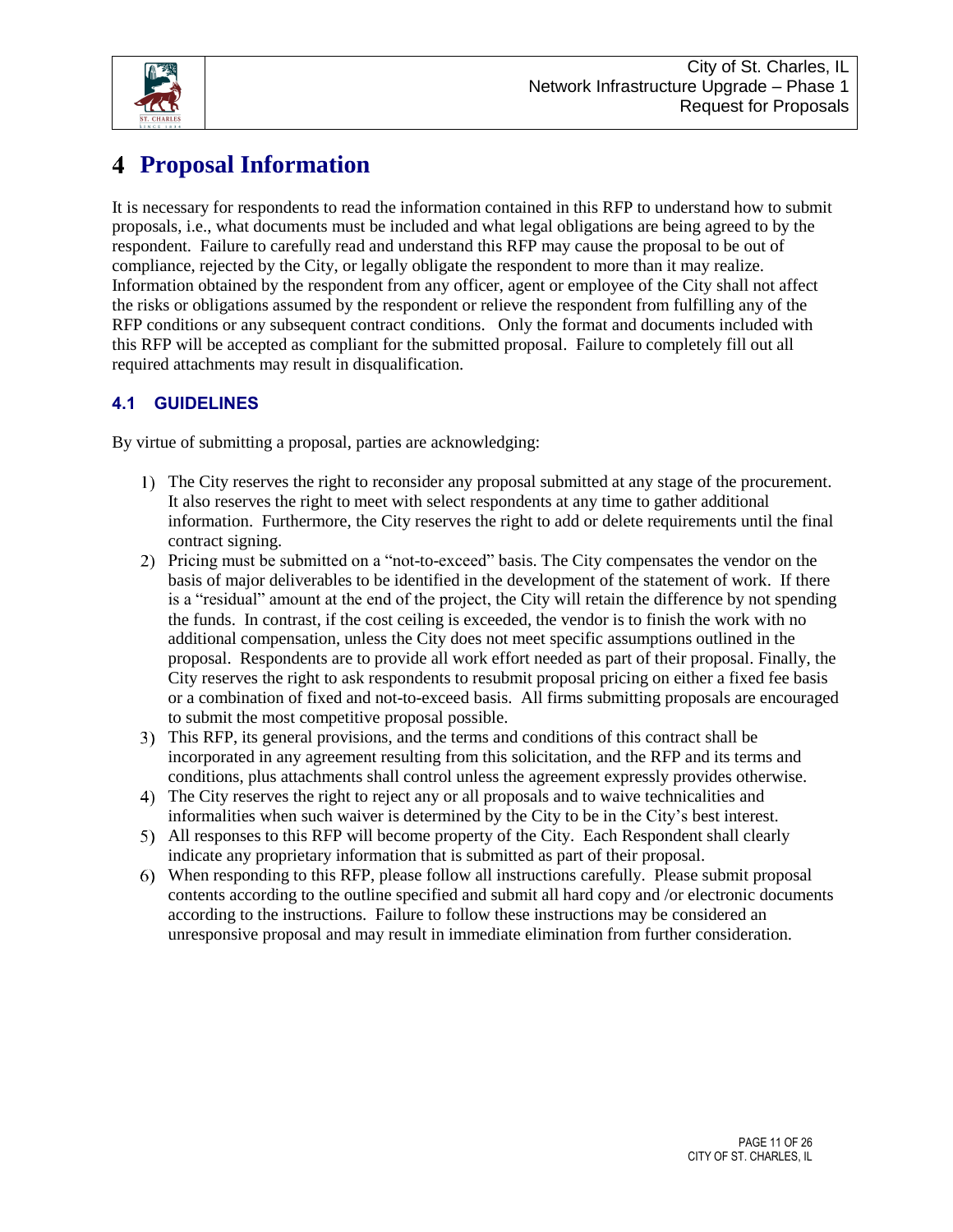

### **4.2 INQUIRIES**

In an effort to maintain fairness in the process, inquiries concerning this procurement, including questions related to technical issues are to be directed to:

> Joan Schouten Purchasing Division Manager City of St. Charles Email: Procurement@stcharlesil.gov

All questions concerning the RFP must reference the RFP page number, section heading, and paragraph. The question(s) must be concisely stated and numbered in sequential order. All questions regarding this RFP must be received in writing by no later than **May 27, 2019.** Any officer, agent or employee of the City will **NOT** accept verbal questions about this RFP.

If any respondent planning to submit a proposal finds discrepancies in or omissions from the RFP, or is in doubt as to the true meaning of a particular requirement, a request for clarification or correction must be submitted to the contact listed above. Such requests must be delivered, prior to the pre-proposal question deadline as indicated.

Respondents are directed specifically **NOT** to contact City staff other than specified personnel identified in this RFP, for meetings, conferences, or technical discussions related to the RFP. Unauthorized contact of any personnel may be cause for rejection of the respondent's RFP response. The decision to select a proposal is solely that of the City.

The respondent submitting the questions/requests will be responsible for its prompt delivery. Any change in the RFP will be made only by written addendum, duly issued by the City as emailed directly to the respondents of this RFP. The City will not be responsible for any other explanations or interpretations.

### **4.3 DISCUSSION OF PROPOSALS**

The City may conduct discussions with any respondent who submits a proposal. Respondents must be available for a presentation to the City on specific dates if selected for proposal clarification and/or discovery (pre-contract negotiations).

### **4.4 ASSIGNMENT**

The respondent may not reassign any award made as the result of this RFP, without prior written consent from the City, whose sole discretion may not be challenged or disputed.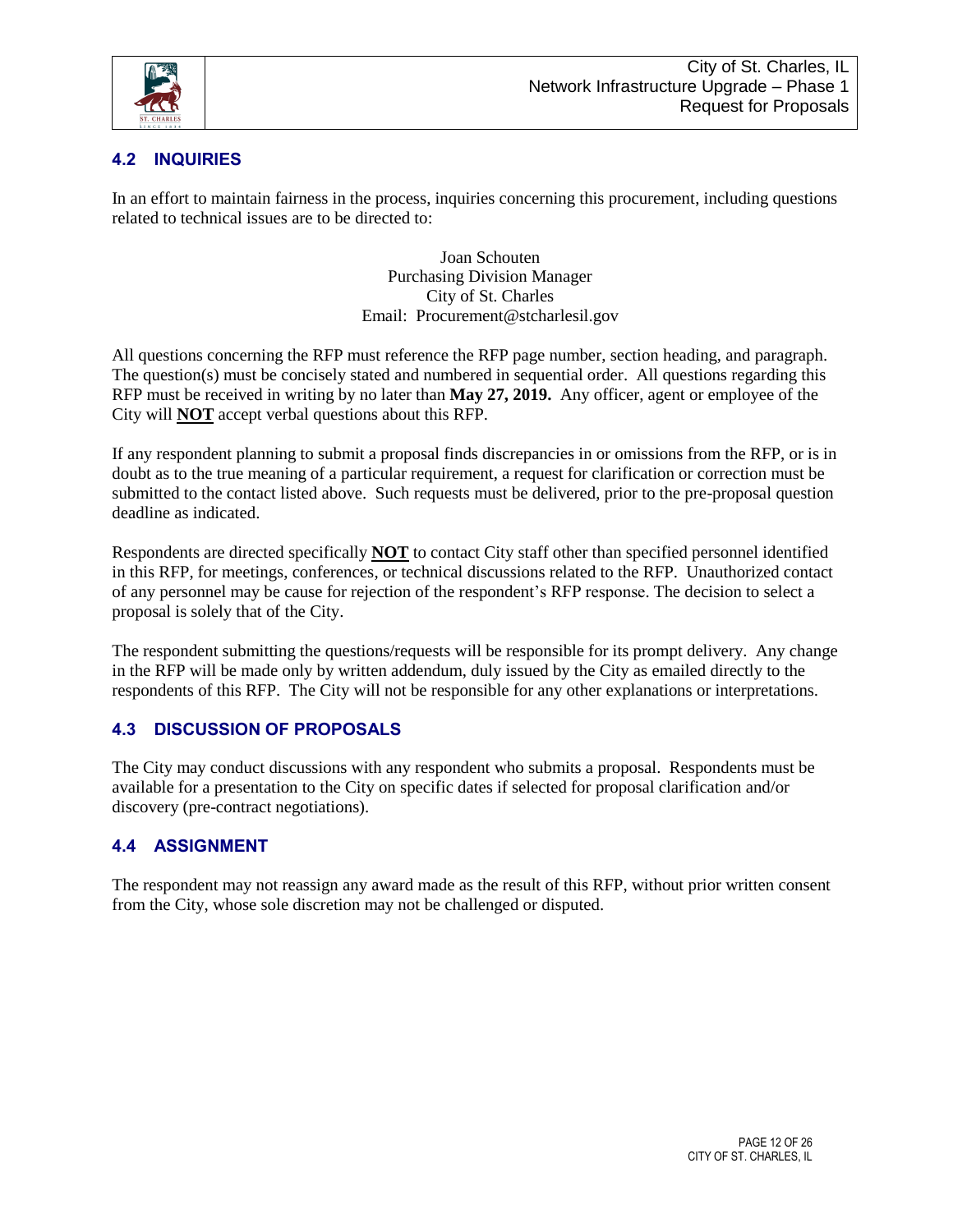

# <span id="page-12-0"></span>**4.5 TENTATIVE PROCUREMENT SCHEDULE**

| May 13, 2019  | RFP distributed                                               |  |
|---------------|---------------------------------------------------------------|--|
| May 27, 2019  | Questions due - emailed to City's Purchasing Division Manager |  |
| May 30, 2019  | Answers provided                                              |  |
| June 10, 2019 | Proposals Due $-3:00$ PM Local Time                           |  |
| June 19, 2019 | <b>Finalist Selected</b>                                      |  |
| June 21, 2019 | <b>Award of Contract</b>                                      |  |

These are target dates and subject to change without notice.

#### **4.6 EVALUATION CRITERIA**

The City will review all proposals received as part of a documented evaluation process. For each decision point in the process, the City will evaluate respondents according to specific criteria and will then elevate a certain number of respondents to compete in the next level. Respondents not elevated may be elevated at a later date.

The proposal evaluation criteria should be viewed as standards that measure how well a respondent's approach meets the desired requirements and needs of the City. The criteria that will be used to evaluate proposals may include, but are not limited to the following:

- Quality of proposal
- Conformance with RFP guidelines and submittal requirements
- Conformance with the City's desired scope of services requirements
- Proposed Project Plan
- Project Cost
- HPE/Aruba solution design and implementation experience
- Public sector experience
- Compatibility with the City's proposed contract terms and conditions
- **References**

The City reserves the right to determine the suitability of proposals on the basis of any or all of these criteria or other criteria not included in the above list.

### **4.7 REVISION TO THE RFP**

The City reserves the right to revise the RFP prior to the date that Proposals are due. The City reserves the right to extend the date by which the Proposals are due. This RFP does not commit the City to award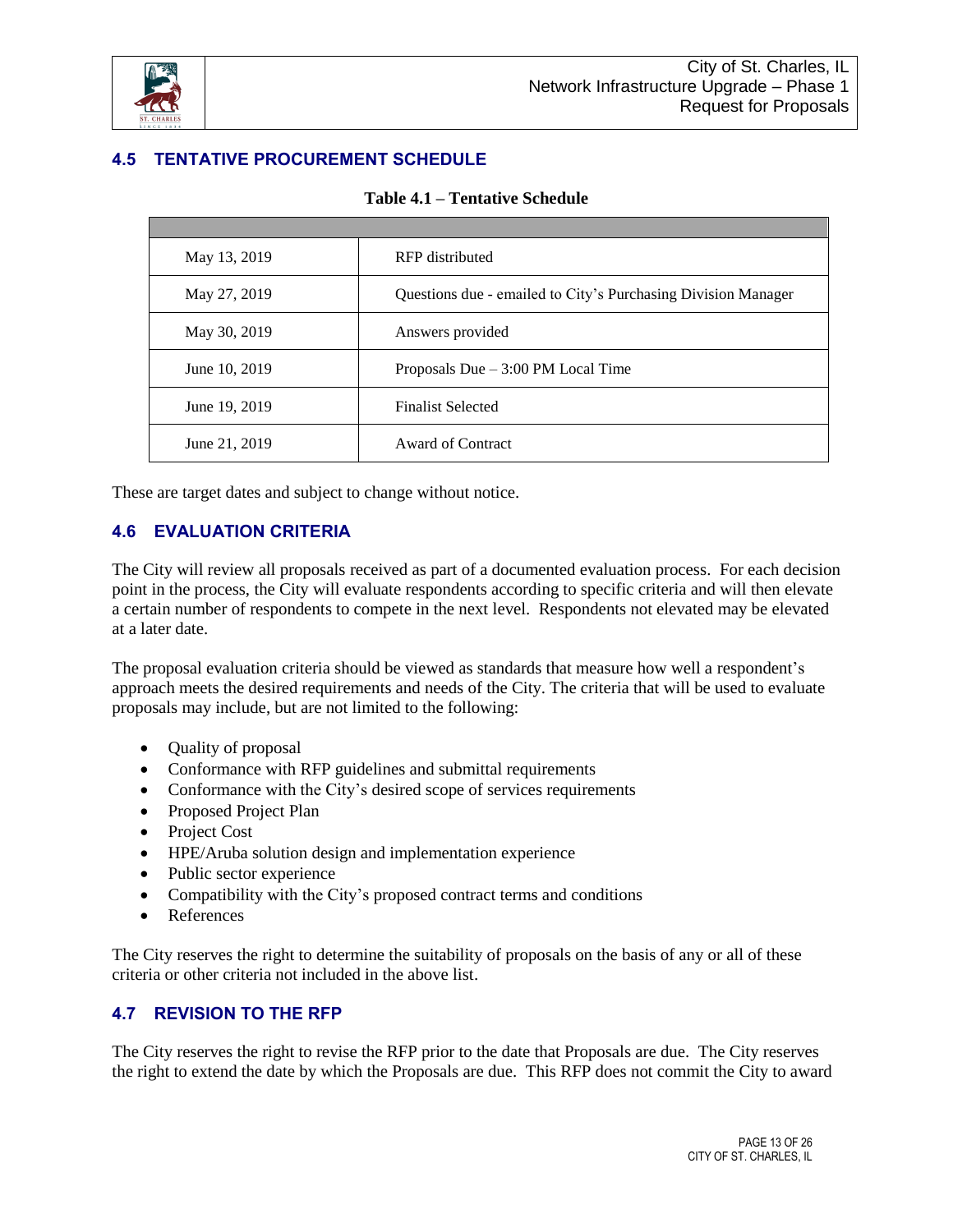

a contract, to defray any costs incurred in the preparation of a Proposal pursuant to this RFP, or to procure or contract for work.

All Proposals submitted in response to this RFP become the property of the City. As such, responses become public records and may be subject to public review via the Freedom of Information Act (FOIA). The City reserves the right to cancel, in part or in its entirety, this RFP, including, but not limited to: selection schedule, submittal date, and submittal requirements. If the City cancels or revises this RFP, all Respondents will be notified in writing by the City.

The City reserves the right to request additional information and/or clarifications from any or all respondents to this RFP.

#### **4.8 OVERVIEW OF THE EVALUATION PROCESS**

Submitted proposals will be evaluated by the Evaluation Team. During the evaluation process, the City reserves the right, where it may serve the best interest of the City, to request additional information or clarification from firms submitting proposals. At the discretion of the City, firms submitting proposals may be asked to make oral presentations as part of the evaluation process.

The City will use a competitive process based upon elevating a certain number of respondents to compete against each other at different levels of the process. The City recognizes that if a respondent fails to meet expectations during any part of the process, the City reserves the right to proceed with the remaining respondents or to elevate a respondent that was not elevated before.

The City reserves the right to reject any or all proposals for any reason and then seek new proposals or take other action.

To protect any confidential information contained in their Proposals, companies must (1) mark their proposal as CONFIDENTIAL ORIGINAL and (2) provide a redacted copy of the proposal marked REDACTED COPY. State the reasons why such exclusion from public disclosure is necessary. Failure by the bidder to strictly comply with the requirements of state law on the protection of confidential and/or trade secret information may result in disclosure of such information.

#### **4.9 PROPOSAL SUBMISSION INSTRUCTIONS**

The Proposal(s) must be received by email **no later than 3:00 p.m. (LOCAL TIME) on June 10, 2019** addressed to the following:

> Joan Schouten Purchasing Division Manager City of St. Charles 2 East Main Street St. Charles, Illinois 60174 Email: [Procurement@stcharlesil.gov](mailto:Procurement@stcharlesil.gov)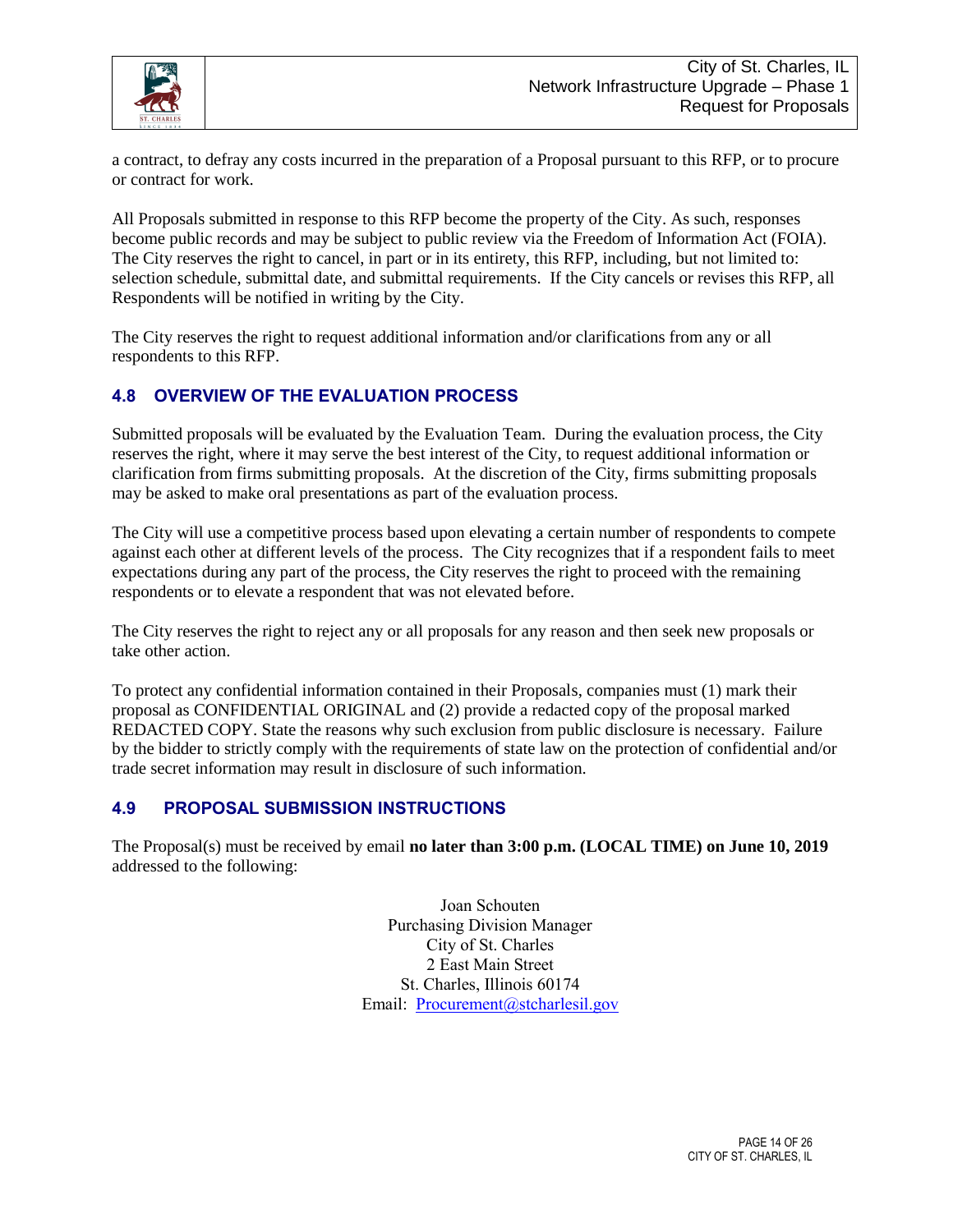

Proposals are to be submitted with the following information clearly marked in the subject line of the email and the cover page of each proposal:

> *Name of responder* Network Infrastructure Upgrade – Phase 1 RFP #1009

Failure to comply with the requirements of this RFP may result in disqualification.

Proposals received subsequent to the time and date specified above may not be considered.

Please note the following as part of the submittal process:

- Signature of the proposal by the respondent constitutes acceptance by the respondent of terms, conditions, and requirements set forth herein.
- Any exceptions to the specifications established herein shall be listed in detail on a separate sheet and attached hereto. Exceptions to the RFP will not automatically eliminate the proposal.
- Proposals not conforming to the instructions provided herein will be subject to disqualification at the sole option of the City.
- Respondents are required to submit one electronic version (PDF) of the proposal and one electronic version (PDF) of the cost proposal. The submittal include a submittal letter signed by an authorized agent of the respondent which clearly identifies each firm involved in the proposal and appropriate contact information for each.
- The City reserves the right to retain all proposals submitted and to use any ideas in a proposal regardless of whether that proposal is selected.
- By submitting a proposal, the respondent is providing a guarantee to the City that, if chosen, it will be able to provide the proposed services during the period of time specified in the project plan.
- There is no expressed or implied obligation for the City to reimburse respondents for any expenses incurred in preparing proposals in response to this RFP.

#### **4.10 RFP AMENDMENTS**

If it becomes evident that this RFP must be amended, the City will issue a formal written amendment.

#### **4.11 PROJECT COST PROPOSAL**

Respondents must provide a cost proposal in a separate document. At a minimum, the cost proposal should include:

• Hourly costs of each proposed team members by category (e.g. Network Engineer) along with the estimated hours for each team member. Proposal **MUST** contain total hours proposed to the project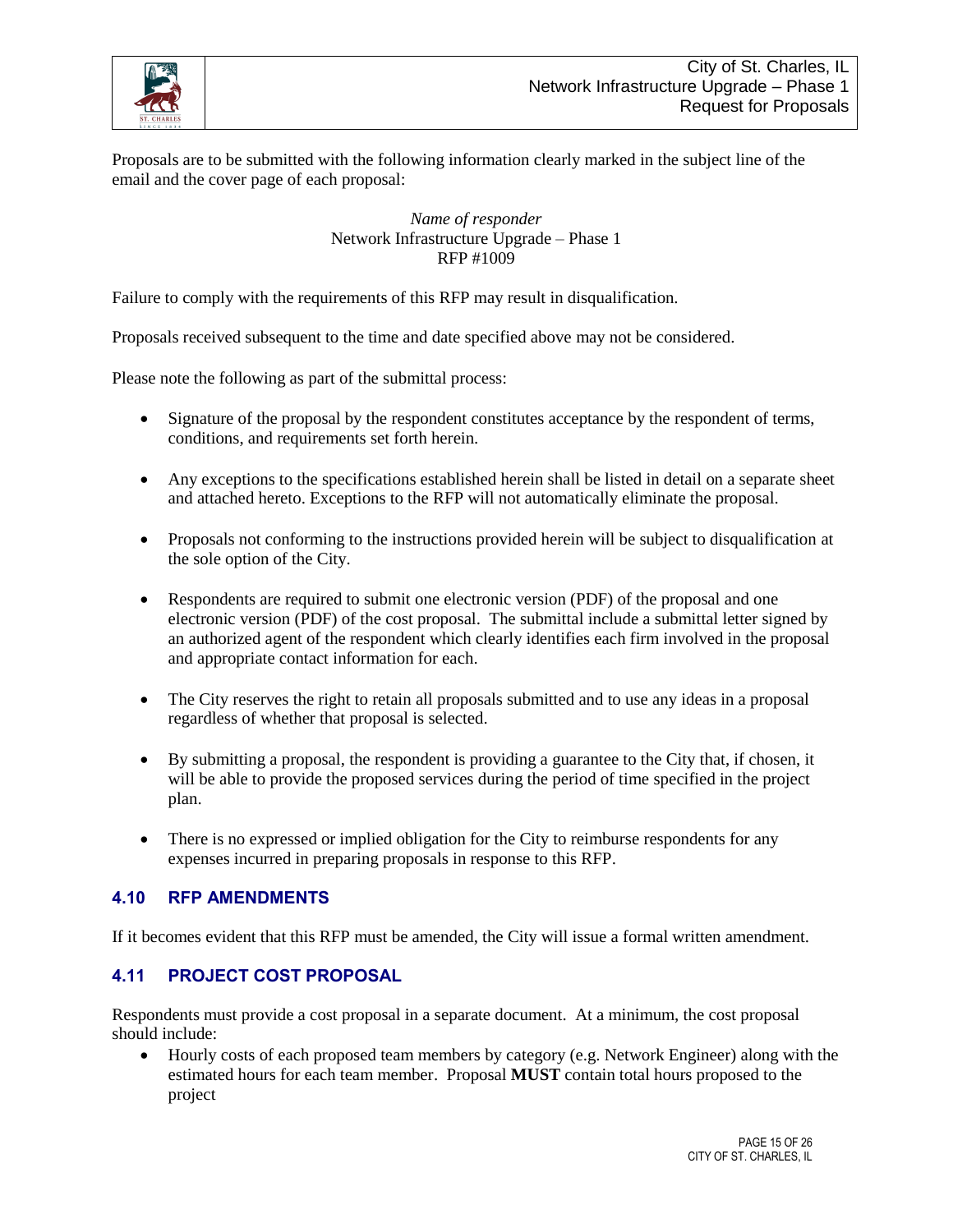

- Project Management Costs
- Travel and Related Expenses
- Total not-to-exceed cost. Fixed bid proposals will NOT be considered.

**Attachment 9 lists the BOM equipment to be installed in Phase 1. Do NOT include a cost for the equipment as part of this RFP. Any respondent wishing to ALSO bid on the equipment will do so through a separate request for quote procedure obtained by contacting:**

> Steve Weishaar Network Manager Email: sweishaar@stcharlesil.gov

#### **4.12 PROPOSAL FORMAT AND CONTENT**

Proposals should be prepared as simply as possible and provide a straightforward, concise description of the proposed deliverables and services to satisfy the requirements of the RFP. Attention should be given to accuracy, completeness, and clarity of content. All parts, pages, figures, and tables should be numbered and clearly labeled. The proposal should be organized into the following major sections:

Introductory Material (Title Page, Letter of Transmittal, and Table of Contents)

- 1.0 Executive Summary
- 2.0 Scope of Services
- 3.0 Company Background (including most recent audited financial statements)
- 4.0 Project Plan
- 5.0 Client References
- 6.0 Exceptions to the RFP
- 7.0 Sample Documents
- 8.0 Cost Proposal (To be submitted in a separate document)
- 9.0 Required Attachments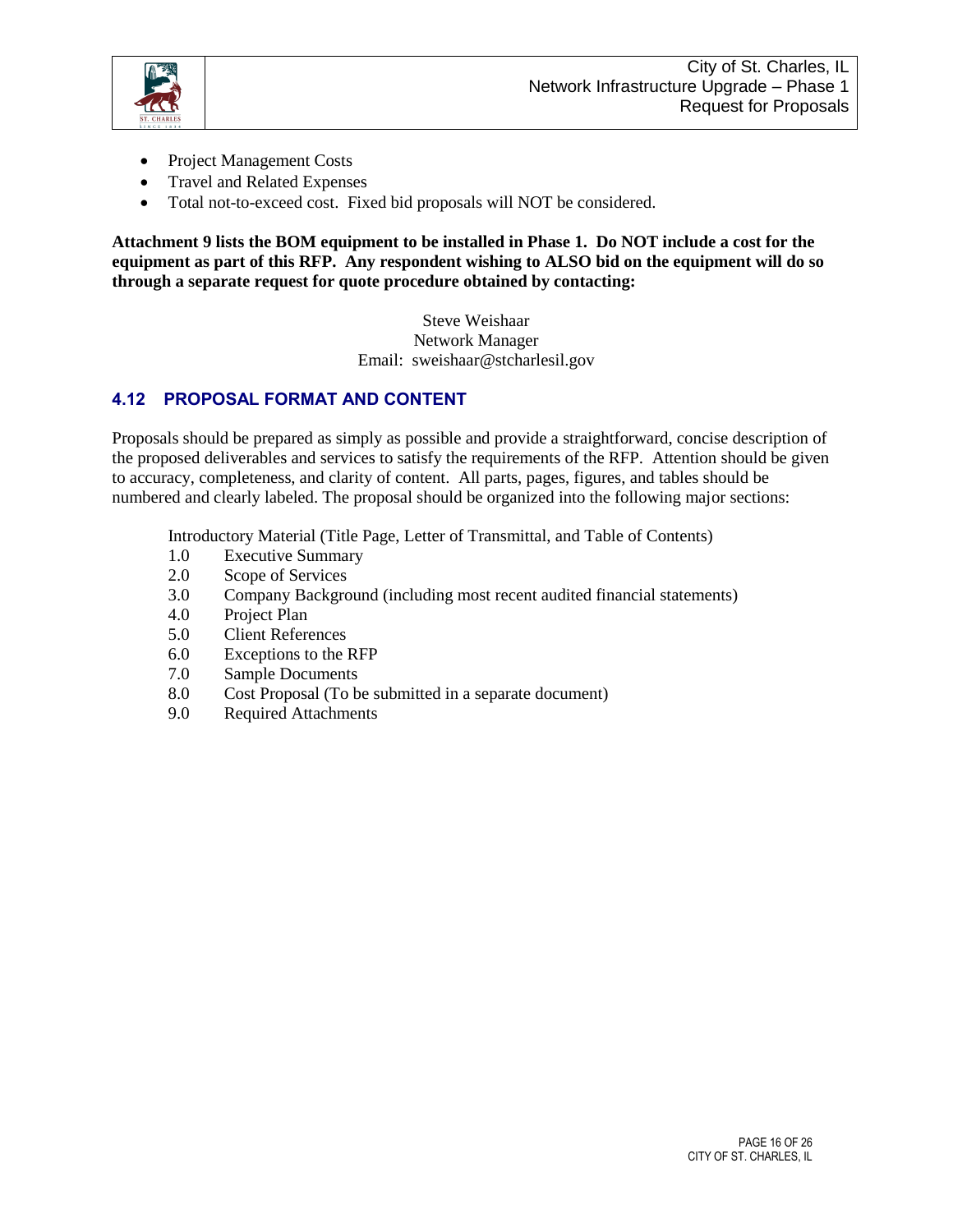

# **5.0 Contract Terms and Conditions**

# **5.1 AGREEMENT FOR PROFESSIONAL SERVICES**

Included as Attachment 8 is a sample Agreement for Professional Services. Please indicate your willingness to comply with each provision of the Agreement for Professional Services by noting any exceptions in your response to this RFP.

### **5.2 INSURANCE REQUIREMENTS**

The contractor, and any subcontractors, shall purchase and maintain such insurance as will protect themselves and the City against all claims arising from the operation of the work or the execution of this contract. The City, its officers, agents and employees shall be named as additional insured on all insurance policies required by the specifications to be purchased by the contractor or subcontractor. Minimum requirements for insurance are set forth in Attachment 8.

#### **5.3 CERTIFICATE OF COMPLIANCE**

Consultant is required to complete the Certificate of Compliance (Attachment 4) as per the Illinois Compiled Statutes Ch. 65, Sec. 11-42.1-1, which will be returned with the proposal.

#### **5.4 EQUAL OPPORTUNITY EMPLOYER**

The City of St. Charles is an equal opportunity employer, and consultant is required to be equal opportunity supplier/contractor as defined by all applicable state and federal laws and regulations.

### **5.5 CERTIFICATE OF NON-DISQUALIFICATION**

Consultant is required to submit a completed Certificate of Non-Disqualification (Attachment 5), as required under Illinois Compiled Statutes, Ch. 720, Sec. 33 E-11.

#### **5.6 PROVISIONS OF ST. CHARLES MUNICIPAL CODE**

All proposals and contracts shall be in accordance with Title 2, Ch. 2.33 of the City of St. Charles Illinois Municipal code, as from time to time amended, which shall take precedence over and control all aspects of this contract, and which are incorporated herein by reference.

#### **5.7 CERTIFICATE OF COMPLIANCE WITH SAFETY STANDARDS**

Consultant is required to submit a completed Certificate of Compliance with Safety Standards (Attachment 6).

#### **5.8 CERTIFICATE OF COMPLIANCE WITH PUBLIC ACT 87-1257 OF THE ILLINOIS HUMAN RIGHTS ACT**

Consultant is required to submit a completed Certificate of Compliance with Public Act 87-1257 of the Illinois Human Rights Act (Attachment 7).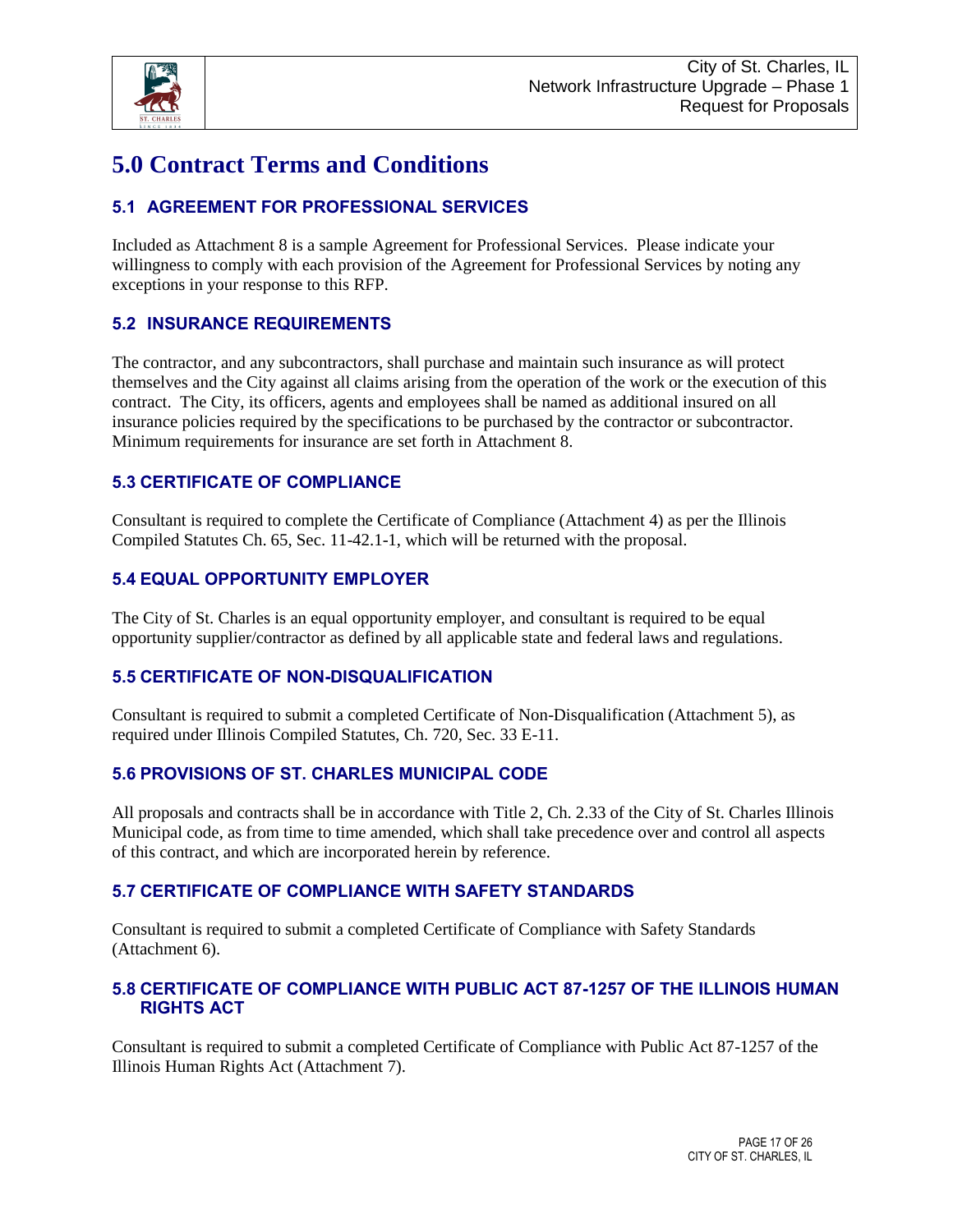

#### **Attachment 1: Consulting Services Reference Form**

<span id="page-17-0"></span>Please provide at least three (3) references for consulting services that most closely reflect consulting projects that are similar to the City's scope of work (preferably from an HPE/Aruba project). Please use the following format in submitting references.

#### GENERAL BACKGROUND

|                                            | Name of Client:                                                                                                                                                                                                                      |  |
|--------------------------------------------|--------------------------------------------------------------------------------------------------------------------------------------------------------------------------------------------------------------------------------------|--|
|                                            |                                                                                                                                                                                                                                      |  |
|                                            |                                                                                                                                                                                                                                      |  |
|                                            |                                                                                                                                                                                                                                      |  |
|                                            | Summary of Project: <u>contract the contract of the set of the set of the set of the set of the set of the set of the set of the set of the set of the set of the set of the set of the set of the set of the set of the set of </u> |  |
|                                            |                                                                                                                                                                                                                                      |  |
|                                            |                                                                                                                                                                                                                                      |  |
|                                            |                                                                                                                                                                                                                                      |  |
|                                            | Number of Employees: __________________ Approximate size of operating budget: _____________________                                                                                                                                  |  |
| PROJECT SCOPE                              |                                                                                                                                                                                                                                      |  |
|                                            |                                                                                                                                                                                                                                      |  |
|                                            |                                                                                                                                                                                                                                      |  |
|                                            |                                                                                                                                                                                                                                      |  |
|                                            |                                                                                                                                                                                                                                      |  |
|                                            |                                                                                                                                                                                                                                      |  |
| PROJECT INFORMATION                        |                                                                                                                                                                                                                                      |  |
| <b>Total Project</b><br>\$<br><b>Costs</b> | <b>Length of Project (months)</b>                                                                                                                                                                                                    |  |
| <b>Approximate</b><br><b>Number of</b>     |                                                                                                                                                                                                                                      |  |
| <b>Consultant</b><br><b>Hours</b>          |                                                                                                                                                                                                                                      |  |
| Approximate<br><b>Number of</b>            |                                                                                                                                                                                                                                      |  |
| <b>Client Hours</b>                        |                                                                                                                                                                                                                                      |  |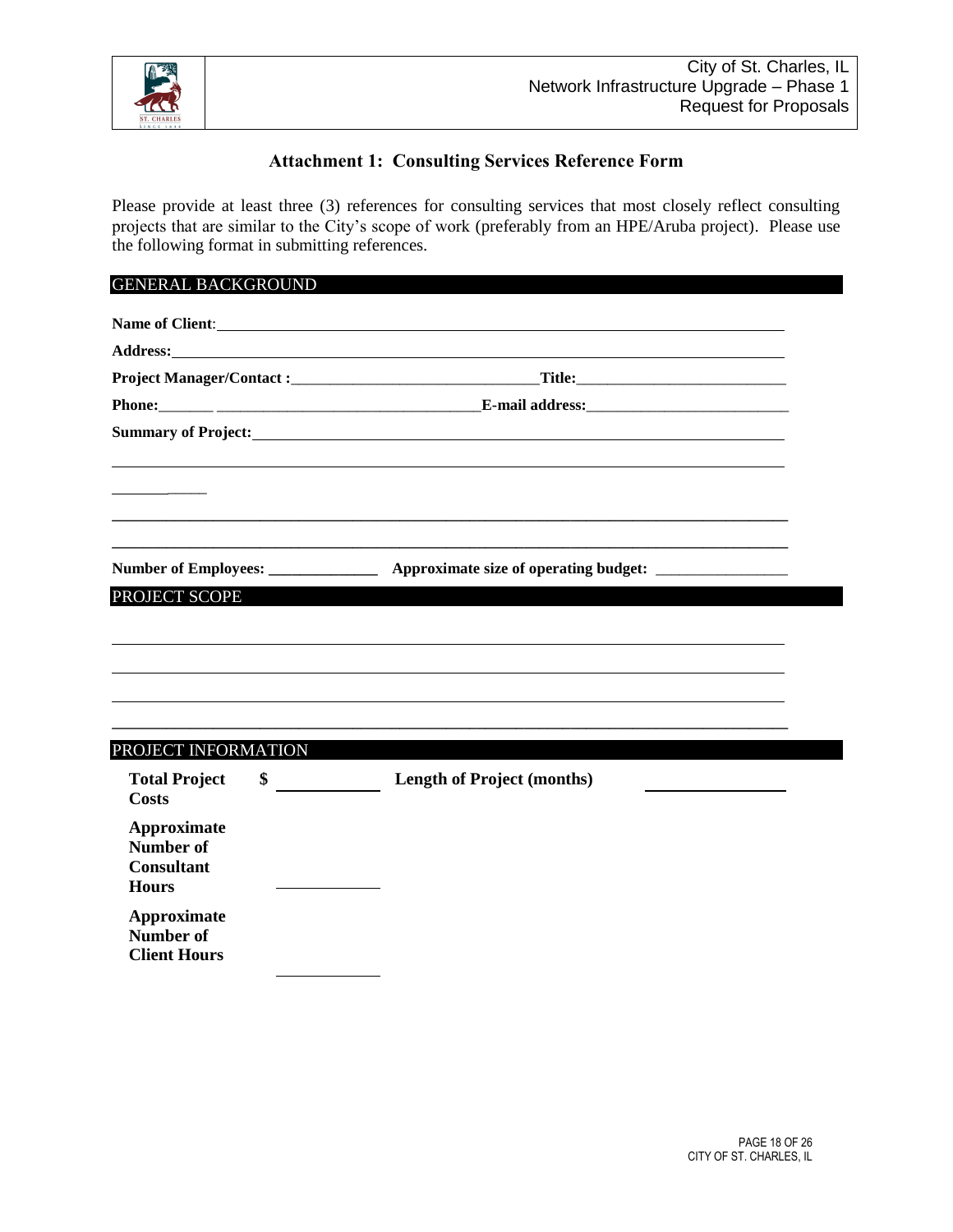

# **Attachment 2: Company Background**

<span id="page-18-1"></span><span id="page-18-0"></span>

| <b>Company Background</b>                                                                                 |                          |  |  |  |  |
|-----------------------------------------------------------------------------------------------------------|--------------------------|--|--|--|--|
| <b>Company Name</b>                                                                                       |                          |  |  |  |  |
| <b>Company Location:</b>                                                                                  |                          |  |  |  |  |
| Location of corporate headquarters                                                                        |                          |  |  |  |  |
|                                                                                                           |                          |  |  |  |  |
| Location of nearest office/location to the City                                                           |                          |  |  |  |  |
| <b>Respondent Experience</b>                                                                              |                          |  |  |  |  |
| <b>Years of Experience:</b>                                                                               |                          |  |  |  |  |
| # of years in business                                                                                    |                          |  |  |  |  |
| # of clients                                                                                              |                          |  |  |  |  |
| # of public sector clients                                                                                |                          |  |  |  |  |
|                                                                                                           |                          |  |  |  |  |
| Identify by name some of the clients similar to the<br>City (e.g., similar in size, complexity, location, |                          |  |  |  |  |
| type of organization)                                                                                     |                          |  |  |  |  |
| Please include experience with HPE/Aruba                                                                  |                          |  |  |  |  |
| <i>implementations</i>                                                                                    |                          |  |  |  |  |
| <b>Market Focus:</b>                                                                                      |                          |  |  |  |  |
| Identify other industries serviced                                                                        |                          |  |  |  |  |
| Projects:                                                                                                 |                          |  |  |  |  |
| Discuss which systems you've recommend in the<br>past, why, and the frequency of each.                    |                          |  |  |  |  |
| <b>Terminated Projects:</b>                                                                               |                          |  |  |  |  |
| List any terminated projects. Please disclose the                                                         |                          |  |  |  |  |
| client name and explain the reason for the                                                                |                          |  |  |  |  |
| termination.                                                                                              |                          |  |  |  |  |
|                                                                                                           |                          |  |  |  |  |
|                                                                                                           | <b>Organization Size</b> |  |  |  |  |
| <b>Number of Employees:</b>                                                                               |                          |  |  |  |  |
| <b>Total Revenue:</b>                                                                                     |                          |  |  |  |  |
| If Respondent is a subsidiary, identify revenues                                                          |                          |  |  |  |  |
| of proposing company/division                                                                             |                          |  |  |  |  |
| Identify the percentage of revenue used for                                                               |                          |  |  |  |  |
| research & development by the proposing<br>company/division                                               |                          |  |  |  |  |
|                                                                                                           |                          |  |  |  |  |
| Ownership:                                                                                                | <b>Corporate Notes</b>   |  |  |  |  |
| Privately held? Publicly traded? Parent Company?                                                          |                          |  |  |  |  |
| Partnerships:                                                                                             |                          |  |  |  |  |
| Identify any formal or informal business                                                                  |                          |  |  |  |  |
| partnerships and/or reseller agreements your                                                              |                          |  |  |  |  |
| company has with technology vendors.                                                                      |                          |  |  |  |  |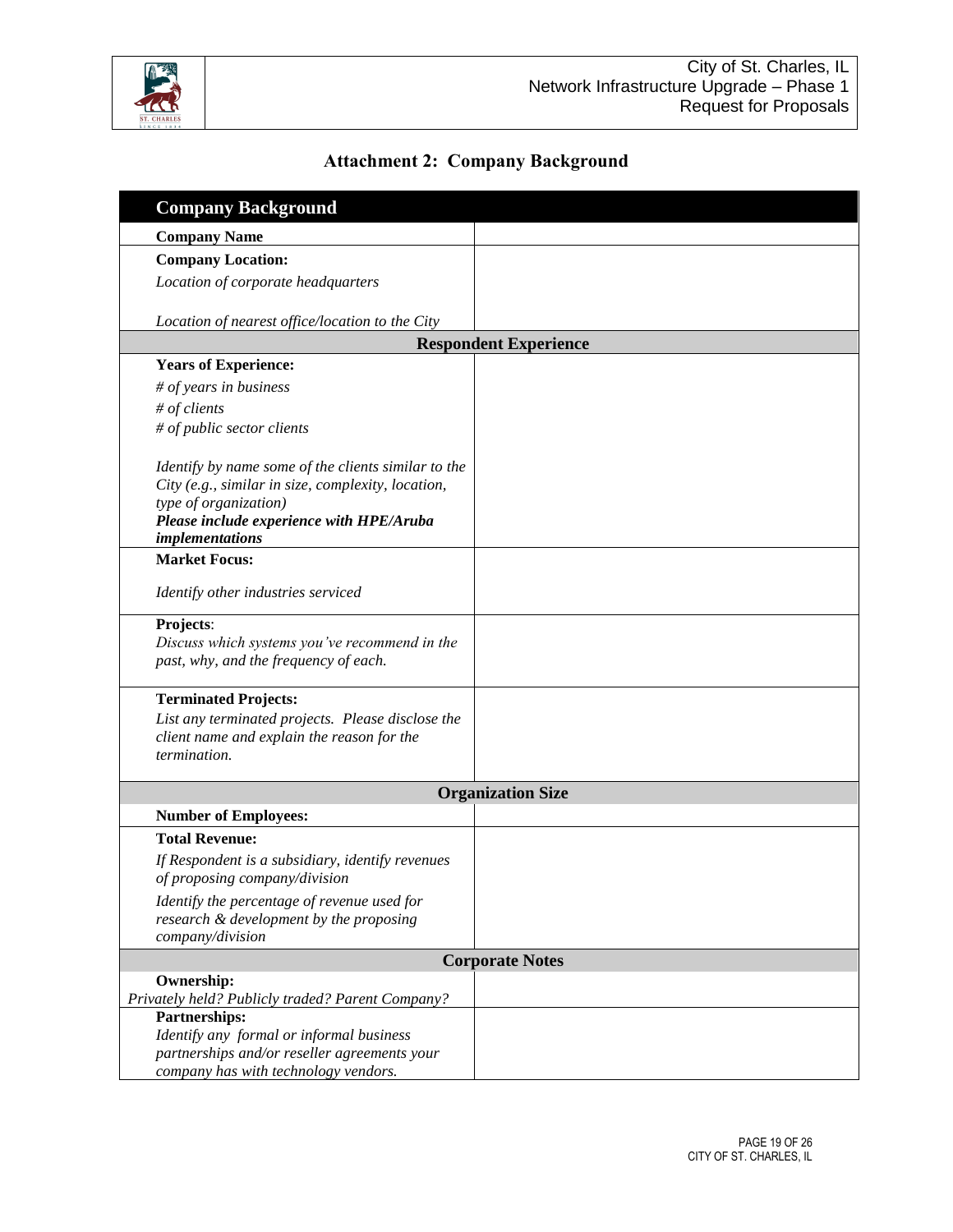

#### **Attachment 3: Notarized Signature Page**

In compliance with this Request for Proposals (RFP) and subject to all conditions imposed therein, and hereby incorporated by reference, the undersigned Officer of \_\_\_\_\_\_\_\_\_\_\_\_\_\_\_\_\_\_\_\_\_\_\_\_\_\_\_\_\_\_\_\_\_\_\_\_\_\_ hereby offers and agrees to furnish the services described in accordance with the attached proposal, or as mutually agreed upon by subsequent negotiation. The signatory hereby certifies that he is an agent authorized to bind the company.

| Name and address of Firm: | Date;                                                                                                              |
|---------------------------|--------------------------------------------------------------------------------------------------------------------|
|                           | $\mathbf{B}$ y: $\qquad \qquad \qquad$ Signature                                                                   |
|                           | <b>Printed Name</b>                                                                                                |
|                           |                                                                                                                    |
|                           | Federal ID No.                                                                                                     |
|                           |                                                                                                                    |
|                           |                                                                                                                    |
|                           | Subscribed and sworn to before me, a Notary Public, in and for said County and State on this<br>$\frac{1}{2017}$ . |
| <b>Notary Public</b>      |                                                                                                                    |

Commission Expiration Date: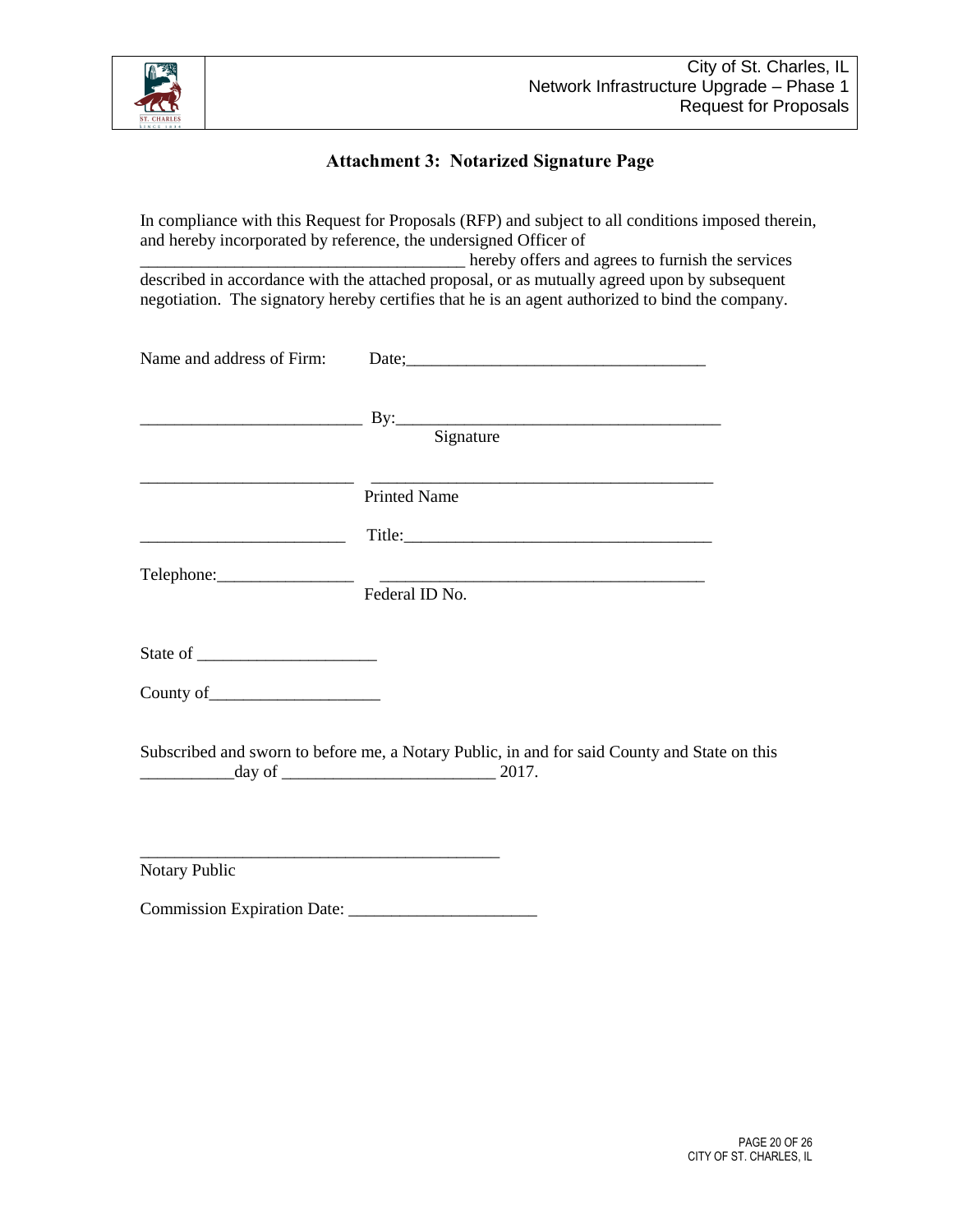

# <span id="page-20-0"></span>**Attachment 4: Certificate of Compliance of Illinois Compiled Statutes, Ch. 65, Sec. 11- 42.1-1**

The undersigned, upon being first duly sworn, hereby certifies to the City of St. Charles, Kane and DuPage Counties, Illinois, that \_\_\_\_\_\_\_\_\_\_\_\_\_\_\_\_\_\_\_\_\_\_\_\_\_\_\_\_\_\_\_(bidder) is not currently delinquent in the payment of any tax administered by or owed to the Illinois Department of Revenue, or otherwise in default upon any such tax as defined under Ch. 65, Sec. 11-42.1-1, Illinois Compiled Statutes**.**

Name of Bidder

By:

State of **\_\_\_\_\_\_\_\_\_\_\_\_**), ss.

County of **\_\_\_\_\_\_\_\_\_\_\_**)

Subscribed and sworn to before me this **\_\_\_\_\_\_\_\_\_\_\_** day of**\_\_\_\_\_\_\_\_\_\_\_**,**\_\_\_\_\_\_\_\_\_\_\_**.

Notary Public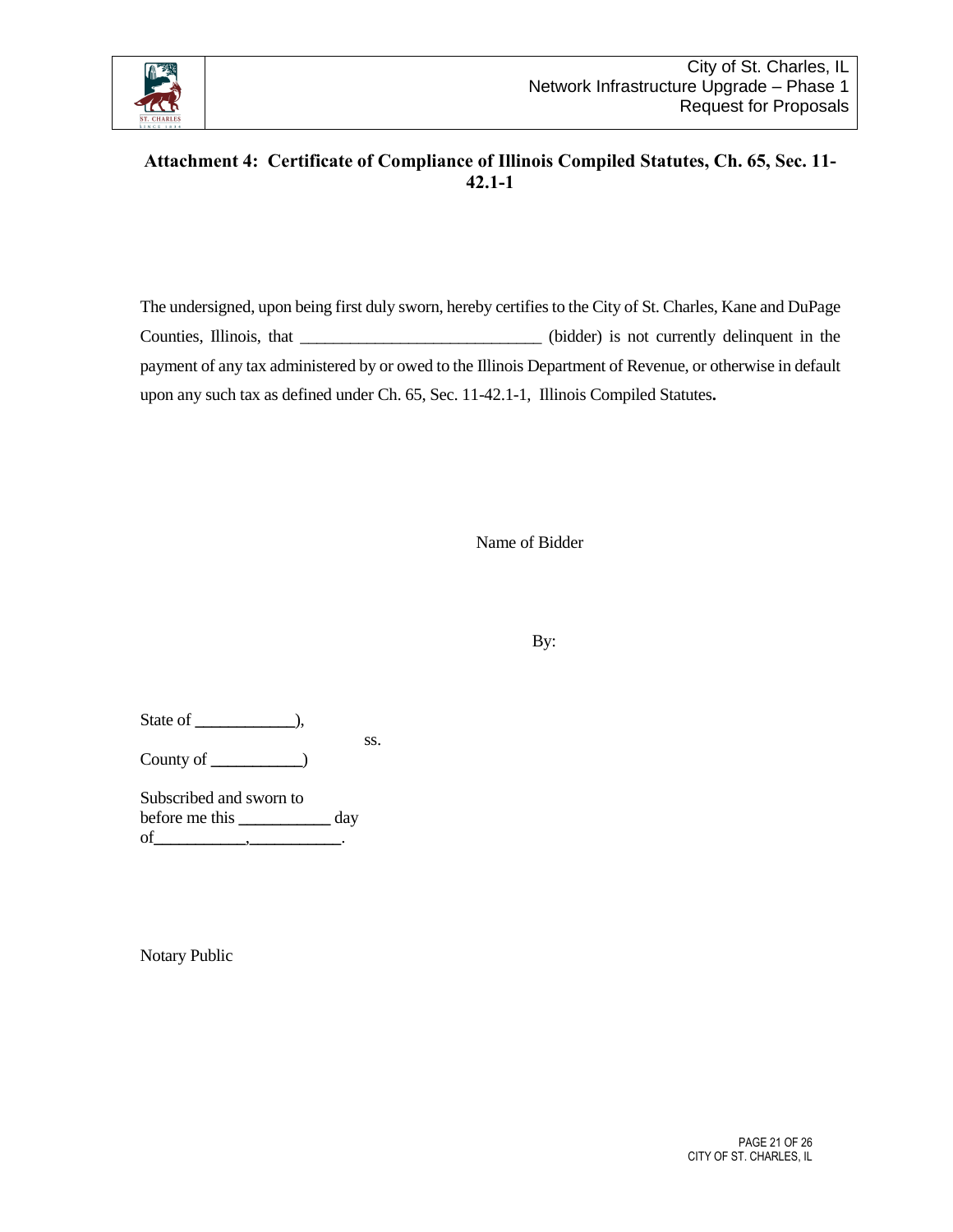

### <span id="page-21-0"></span>**Attachment 5: Certificate of Non-Disqualification under Illinois Compiled Statutes, Ch. 720, Sec. 33E-11**

The undersigned, upon being first duly sworn, hereby certifies to the City of St. Charles, Kane and DuPage Counties, Illinois that \_\_\_\_\_\_\_\_\_\_\_\_\_\_\_\_\_\_\_\_\_\_\_\_\_ (bidder) is not barred from contracting with any unit of State or local government, as a result of a violation of Ch. 720, Sec. 33E-11 of the Illinois Compiled Statutes.

Name of Bidder

By:

State of **\_\_\_\_\_\_\_\_\_\_\_\_**), ss. County of **\_\_\_\_\_\_\_\_\_\_\_**)

Subscribed and sworn to before me this **\_\_\_\_\_\_\_\_\_\_\_** day of**\_\_\_\_\_\_\_\_\_\_\_**,**\_\_\_\_\_\_\_\_\_\_\_**.

Notary Public

**NOTE TO BIDDER: Anyone who makes a false statement, material to this Certification, commits a Class 3 Felony under Illinois Compiled Statutes, Ch. 720, Sec. 33E-11 (b).**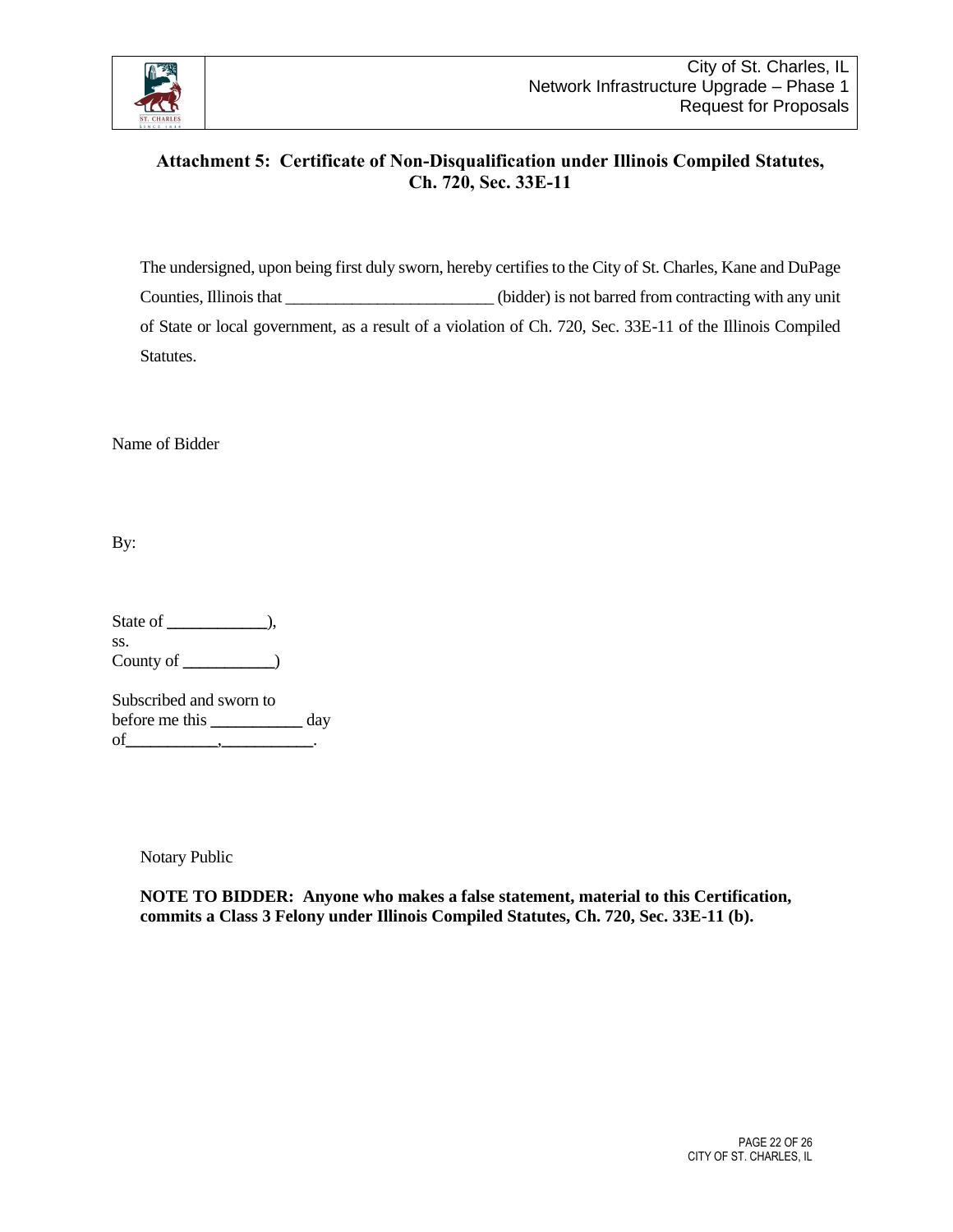<span id="page-22-0"></span>

# **Attachment 6: Certificate of Compliance with Safety Standards**

The undersigned, upon being first duly sworn, hereby certifies to the City of St. Charles, Kane and DuPage Counties, Illinois that \_\_\_\_\_\_\_\_\_\_\_\_\_\_\_\_\_\_\_\_\_\_\_\_(bidder) shall comply with all local, state and federal safety standards.

Name of Bidder

By:

State of **\_\_\_\_\_\_\_\_\_\_\_\_**),

ss.

County of **\_\_\_\_\_\_\_\_\_\_\_**)

Subscribed and sworn to before me this **\_\_\_\_\_\_\_\_\_\_\_** day of**\_\_\_\_\_\_\_\_\_\_\_**,**\_\_\_\_\_\_\_\_\_\_\_**.

Notary Public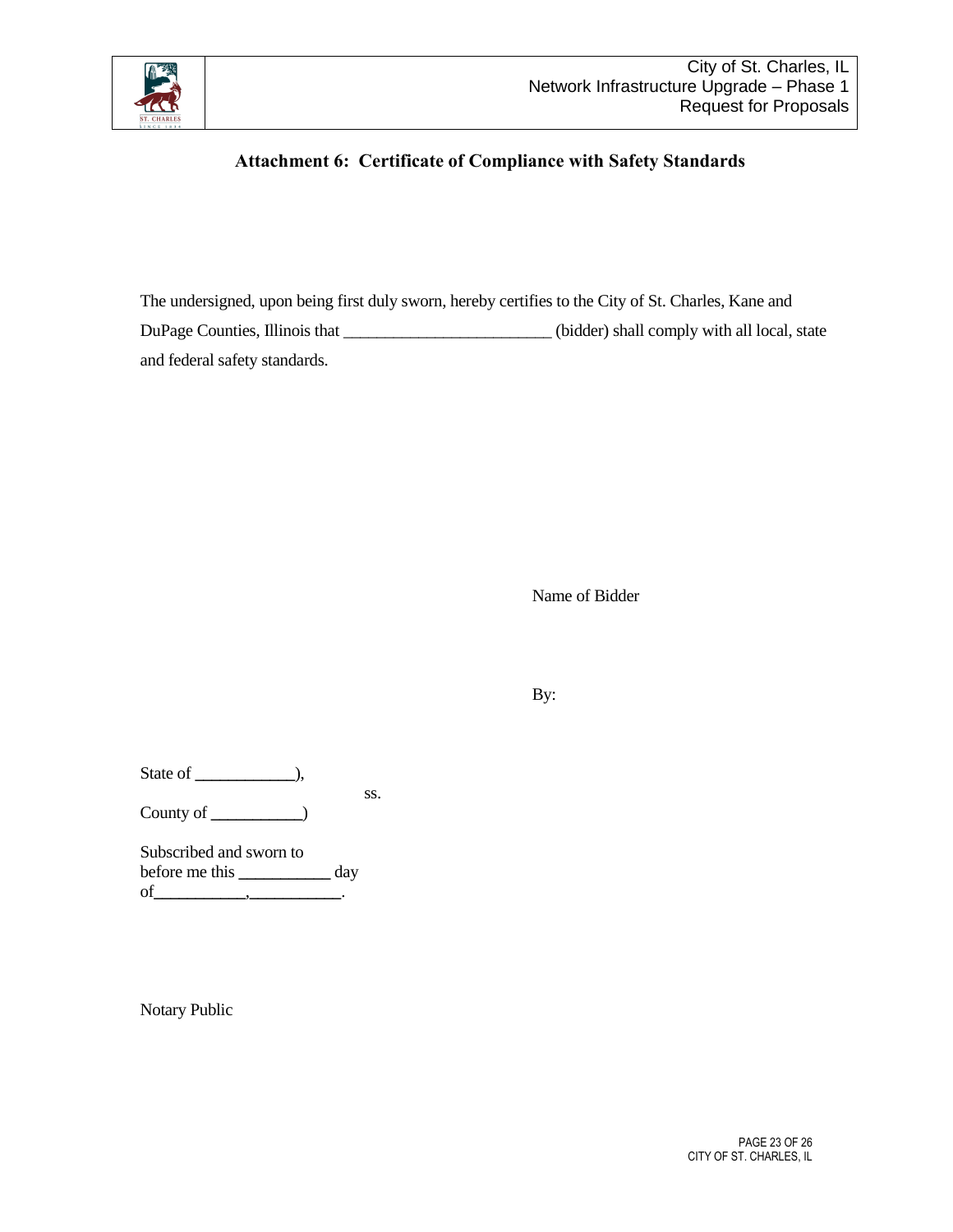

# <span id="page-23-0"></span>**Attachment 7: Certificate of Compliance with Public Act 87-1257 of the Illinois Human Rights Act**

The undersigned, upon being first duly sworn, hereby certifies to the City of St. Charles, Kane and DuPage Counties, Illinois that \_\_\_\_\_\_\_\_\_\_\_\_\_\_\_\_\_\_\_\_\_\_\_\_\_ (bidder) complies with the Illinois Human Rights Act as amended by Section 2-105, Public Act 87-1257 in relation to employment and human rights.

Name of Bidder

By:

State of **\_\_\_\_\_\_\_\_\_\_\_\_**), ss. County of **\_\_\_\_\_\_\_\_\_\_\_**)

Subscribed and sworn to before me this **\_\_\_\_\_\_\_\_\_\_\_** day of**\_\_\_\_\_\_\_\_\_\_\_**,**\_\_\_\_\_\_\_\_\_\_\_**.

Notary Public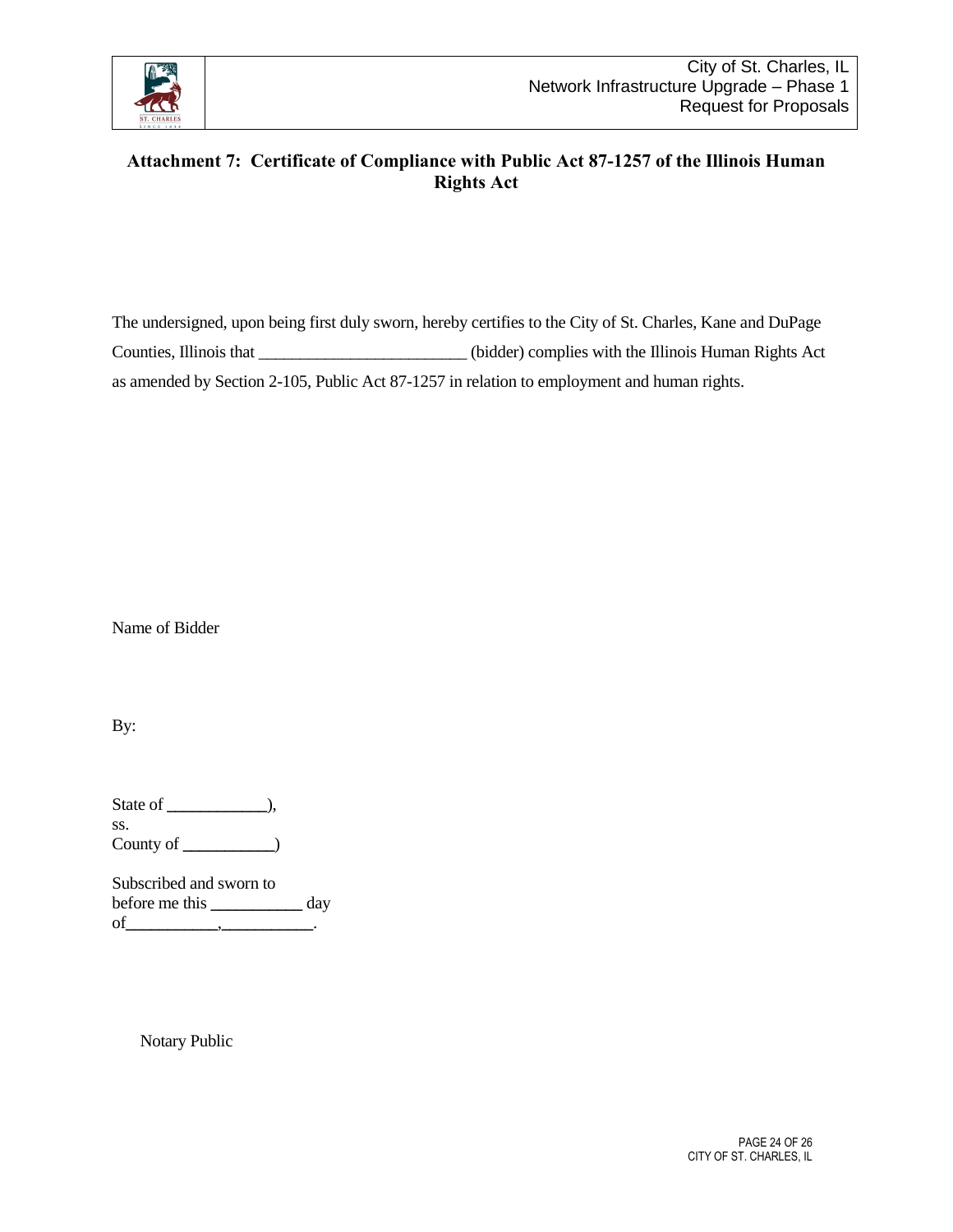

# **Attachment 8: St. Charles Agreement for Professional Services**

**Attached to end of document**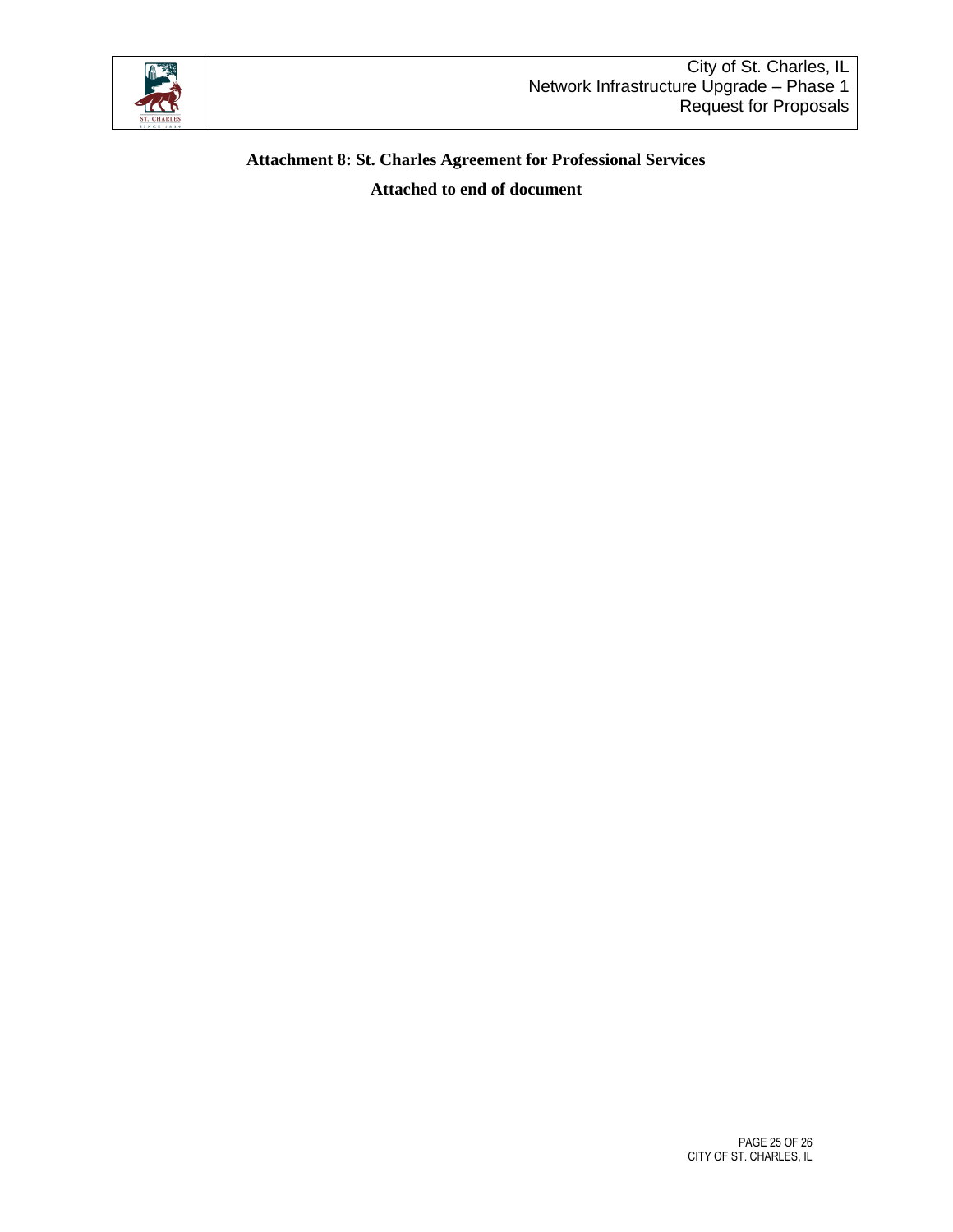

#### **Attachment 9: Bill of Material**

| Part<br><b>Number</b>                        | Description                               | Quantity      |
|----------------------------------------------|-------------------------------------------|---------------|
|                                              |                                           |               |
| JZ033A                                       | Aruba AP-345 (US) Unified AP              | 25            |
| JY728A                                       | AP-CBL-SERU Console Adapter Cable         | 2             |
| <b>ROM67A</b>                                | Aruba 2930M 40G 8SR PoE Class 6 1s Switch |               |
| <b>JL087A</b>                                | Aruba X372 54VDC 1050W Power Supply       | 12            |
| <b>JL325A</b>                                | Aruba 2930 2-port Stacking Module         |               |
| J9734A                                       | Aruba 2920/2930M 0.5m Stacking Cable      |               |
| Aruba 2920/2930M 1m Stacking Cable<br>J9735A |                                           | $\mathcal{P}$ |
| JL083A                                       | Aruba 3810M/2930M 4SFP+ MACsec Module     | 4             |
| J4859D                                       | Aruba 1G SFP LC LX 10km SMF Transceiver   | 4             |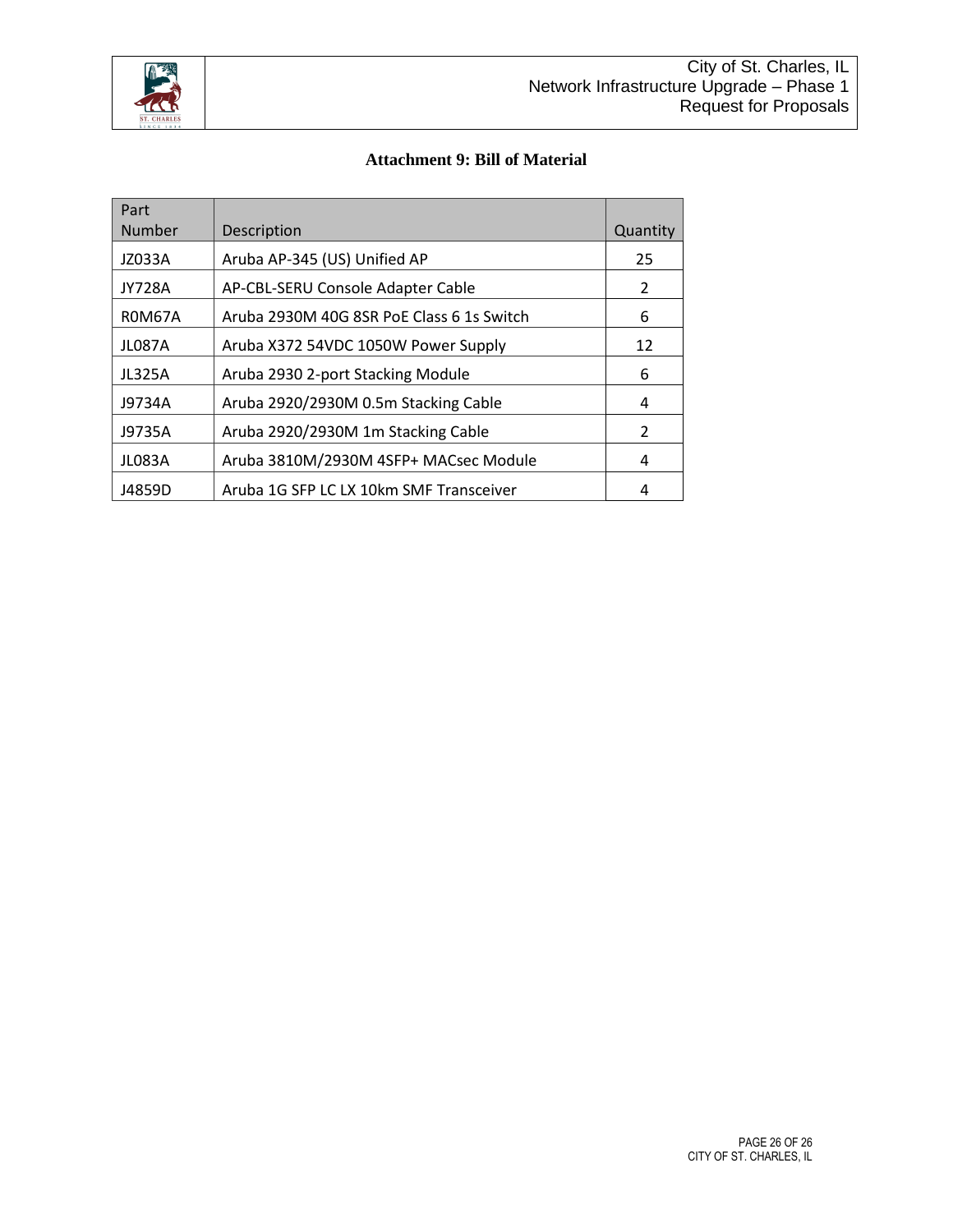# St. Charles Agreement for Professional Service

# **Network Infrastructure Upgrade – Phase 1Contract #1009**

This agreement for professional services (**"Agreement''**) has been awarded on \_\_\_\_\_\_\_\_ and is between the City of St. Charles, an Illinois home rule municipal corporation (**"City''**), located at 2 East Main Street; St. Charles, Illinois 60174 and \_\_\_\_\_\_\_\_\_ (**"Professional Service Provider")**, located at \_\_\_\_\_\_\_\_\_\_\_. City and Professional Service Provider are at times collectively referred to hereinafter as the "Parties."

#### **RECITALS**

**Whereas**, the City issued Request for Proposal #1009 (**Solicitation**) for professional services entitled Network Infrastructure Upgrade – Phase 1 (**"Project"**);

**Whereas**, the Professional Service Provider submitted an offer **(Offer)** in response to the Solicitation and the Professional Service Provider represents that it is ready, willing and able to perform the services specified in the project;

**Whereas**, the Offer was found to meet the City's requirements as specified in the solicitation;

**Whereas**, the City awarded the Professional Service Provider the Project, inclusive of services supporting the RFP solicitation in a total amount not to exceed \$

Now therefore, in consideration of the foregoing and for the mutual promises hereinafter set forth and for other good and valuable consideration, the sufficiency of which is acknowledged, the parties agree as follows to the following terms and conditions:

### **Article 1: Contract Documents**

- **A. Incorporated Documents.** The Contract documents consist of this Agreement and the following attached exhibits. These attachments along with this Agreement represent the entire integrated Contract between the parties and supersede any and all prior negotiations, representations or agreements, written or oral.
	- a. The City's Purchase Order document, to be generated as the Work May Proceed document upon contract execution, is incorporated as the first page of this Contract and said Purchase Order Number will become the identification number for this contract and thus must be referenced on all related documents, inclusive of invoices.
	- b. The City's solicitation and all related documents is attached as **Exhibit A**
	- c. The Professional Service Provider's offer and all related documents is attached as **Exhibit B**
	- d. Insurance Coverage for Professional Service Provider is attached as **Exhibit C**
- **B. Controlling Document.** In the event of a conflict between this Agreement and any attachment or exhibit, the provisions of this Agreement shall control.

### **Article 2: Services Contracted**

- **A. Scope of Services.** Professional Service Provider shall provide awarded Services in accordance with the Project Requirements stated within the City's Solicitation [**Exhibit A**], and the Offer submitted by the Professional Service Provider [**Exhibit B**].
	- a. **Truthful and Accurate.** Professional Service Provider represents that such material and information furnished in connection with the Solicitation and this Contract is truthful and accurate.
	- b. **Necessary Documentation.** Professional Service Provider acknowledges that it has furnished exhibits, as listed previously, and will continue to furnish requested and necessary documentation, including but not limited to certifications, affidavits, reports and other information.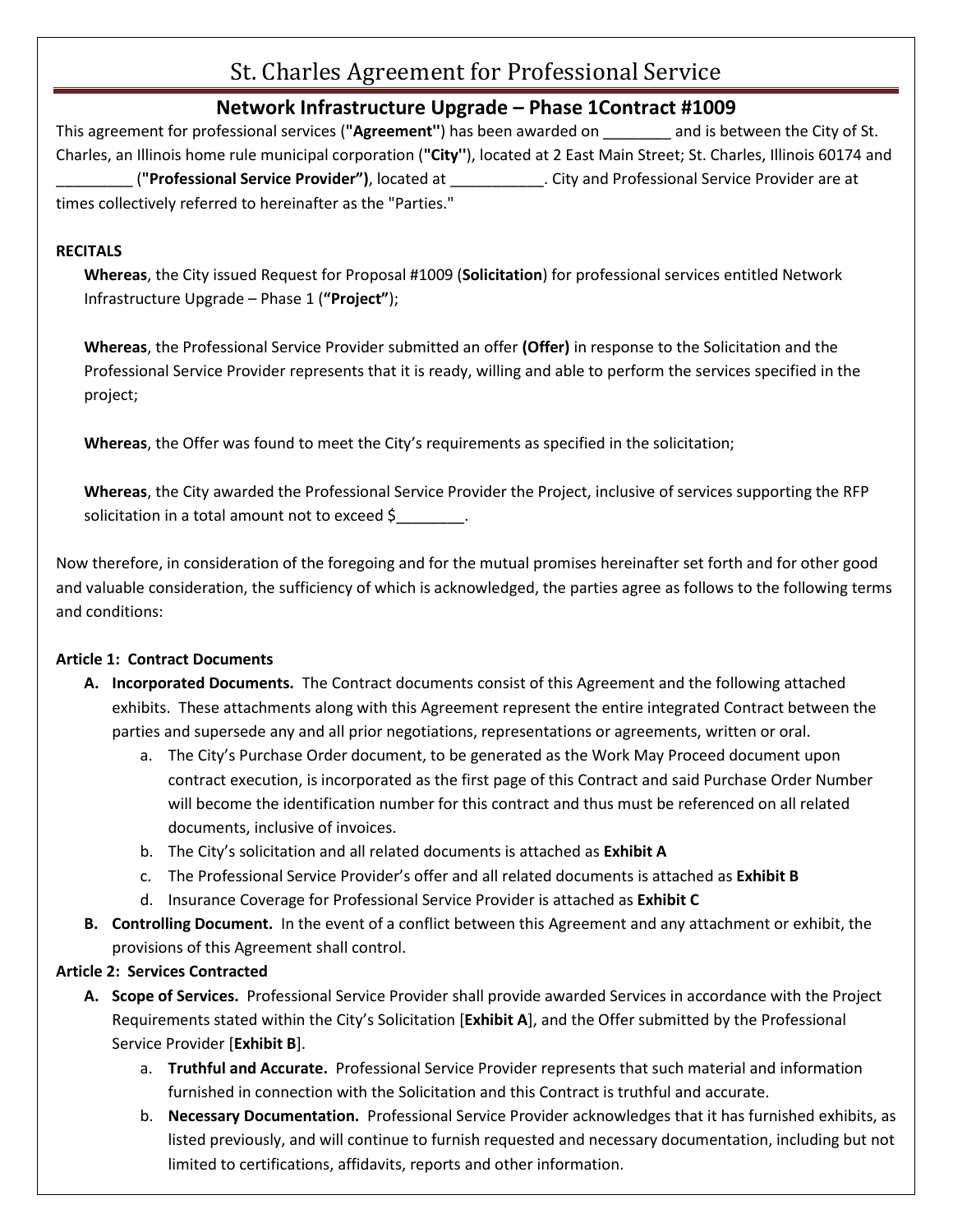- c. **Ownership of Project Documents.** To the extent created for delivery to the City, all drawings, specifications, reports, and any other project documents prepared by the Professional Services Provider in connection with any or all of the project services shall be delivered to the City for the expressed use of the City upon the Professional Services Provider's receipt of compensation for all services rendered to date. The Professional Services Provider does have the right to retain original documents, but shall cause to be delivered to the City such quality or documents so as to assure total reproducibility of the documents delivered. All information, worksheets, reports, design calculations, plans, and specifications shall be the sole property of the City unless otherwise specified within this negotiated Contract. The Professional Services Provider agrees that the basic survey notes and sketches, charts, computations, and other data prepared or obtained by the Professional Services Provider pursuant to the Contract will be made available, upon request, to the City without cost and without restriction or limitations as to their use. All field notes, test records, and reports shall be available to the City upon request.
- **B. Status of Independent Professional Service Provider.** Both City and Professional Service Provider agree that Professional Service Provider will act as an Independent Professional Service Provider in the performance of the Project. Accordingly, the Independent Professional Service Provider shall be responsible for payment of all taxes including federal, state, and local taxes arising out of the Professional Service Provider's activities in accordance with this Contract, including by way of illustration but not limitation, federal and state income tax, social security tax, and any other taxes or license fees as may be required under the law. Professional Service Provider further acknowledges under the terms of this Contract, that it is not an agent, employee, or servant for the City for any purpose, and that it shall not hold itself out as an agent, employee, or servant of the City under any circumstance for any reason. Professional Service Provider is not in any way authorized to make any contract, agreement or promise on behalf of the City, or to create any implied obligation on behalf of City, and Professional Service Provider specifically agrees that it shall not do so. City shall have no obligation to provide any compensation or benefits to Professional Service Provider, except those specifically identified in this Contract. City shall not have the authority to control the method or manner by which Professional Service Provider complies with the terms of this Contract.

#### **Article 3: Term**

- **A. Term.** This Contract becomes effective upon the latter of the date accepted and signed by the City and the date accepted and signed by the Professional Service Provider and terminates upon completion of Project as defined in writing by the City. Alteration in termination may occur prior to completion of Project in accordance with the following conditions.
- **B. Termination of Contract.** The City has the right to terminate this Contract, in whole or in part at any time. Written notice of termination is to be served by the City to the Professional Service Provider's principal or Professional Service Provider's agent personally or by certified or registered mail, return receipt requested. In the event of termination, the City shall pay the Professional Service Provider for services performed in accordance with the terms of the Contract as of the effective date of termination based upon a pro-rata amount of services performed as determined mutually by the City and Professional Services Provider. The effective date of termination releases the City and Professional Services Provider from any obligations under this Contract. Professional Service Provider shall deliver to the City any finished and unfinished documents, drawings, studies and reports related to the Project upon the Professional Services Provider's receipt of compensation for all services provided up to the date of termination. All such documents, studies and reports shall become the property of the City. The City may terminate this Contract, or any portion of it , as is reasonably necessary in accordance with the following conditions:
	- a. **Substitution of Key Personnel.** Should any of the key personnel identified in the offer become unavailable to work on the project; and should no temporary replacement personnel be provided within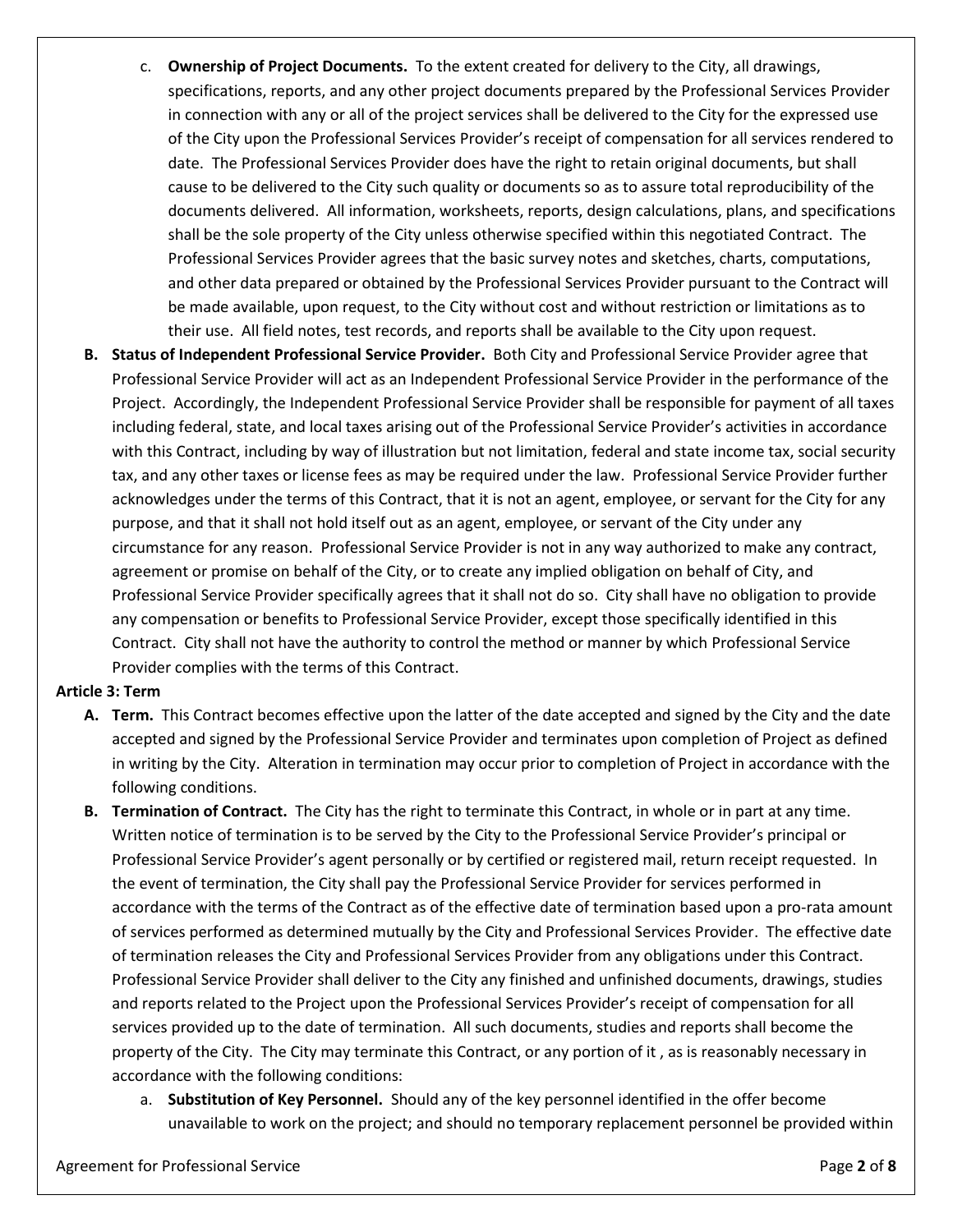24 hours following the commencement of the subject key personnel's unavailability; and/or should no permanent substitute personnel reasonably satisfactory after consultation with the Professional Services Provider to identify different personnel to effectively provide the engaged services to the City be provided within thirty (30) days of key personnel's unavailability; the City may, at its election, declare breach of contract and terminate the contract for non-performance.

- b. **Non-performance.** Non-adherence to the terms of this Contract and its incorporated documents on the part of the Professional Service Provider is grounds for termination of the Contract. The City will notify the Professional Service Provider in writing with a 24 hour notice specifying the effective date of termination. In the event of termination due to non-performance on the part of the Professional Service Provider, the City has the authority to contract with an alternate Professional Service Provider to complete this Contract. The Professional Service Provider shall be liable to the City for all incidental and consequential expenses incurred in procuring and securing an alternate Professional Service Provider, including any loss due to alternate Professional Service Provider compensation. The City may deduct expenses and loss, due to breach, from payment to the Professional Service Provider for services already performed. Failure to deduct expenses and losses from the City's payment to the Professional Service Provider does not relieve the Professional Service Provider from the Terms of this condition nor bar the City from seeking alternative legal remedies.
- c. **Unappropriated Funds.** If sufficient funds have not been appropriated to cover the estimated requirement of this Contract, the City may terminate this Contract. The City may terminate for unappropriated funds by serving the Professional Service Provider with a fourteen (14) day written notice specifying the effective date of termination. On that specified termination date, this Contract and all contractual obligations will end. If this Contract is terminated by the City for unappropriated funds after performance by the Professional Service Provider has commenced, the termination date controls the final invoice by the Professional Service Provider for previous services under this Contract. The termination date controls all payment obligations of the City to the Professional Service Provider. Payment by the City to the Professional Service Provider upon termination for unappropriated funds constitutes full satisfaction for services rendered.
- d. **Convenience.** Termination for convenience does not necessitate a reason. The city may terminate for convenience by serving the Professional Service Provider with a seven (7) day written notice specifying the effective date of termination. On that specified termination date, this Contract and all contractual obligations will end. If this Contract is terminated by the City for convenience, the termination date controls the final invoice by the Professional Service Provider for previous services under this Contract. The termination date controls all payment obligations of the City to the Professional Service Provider. Payment by the City to the Professional Service Provider upon termination for convenience constitutes full satisfaction for services rendered.
- e. **Force Majeure.** A party shall not be held liable for failure of or delay in performing its obligations under this Contract if failure of delay is a result of an event of outside force, including a natural disaster, "Act of God", act of war, act of terrorism, government sanction or strike that could not be foreseen or avoided by prudence. Once performance is delayed by this event of outside force, the non-performing party must make every reasonable attempt to minimize delay. Once performance has been delayed one-hundred and twenty (120) days, performance is considered impracticable due to impossibility, and either party may terminate this Contract.
- **C. Timing.** Consultant must provide their specific Services and Deliverables within the time limits as will be defined in the mutually agreed upon Work Breakdown Structure (WBS) document, provided that City personnel timely provide information and other assistance as necessary. Further, Consultant acknowledges that TIME IS OF THE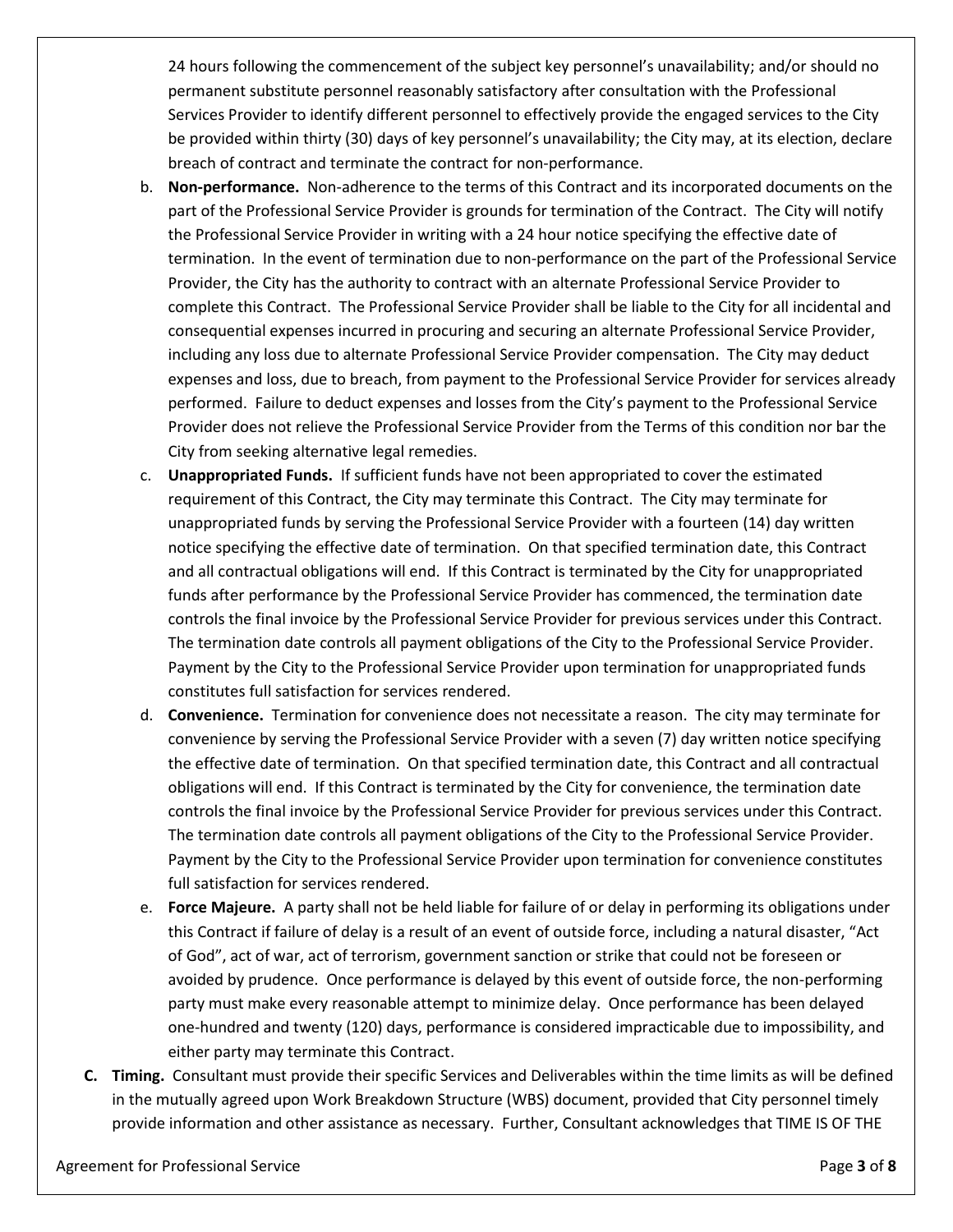ESSENCE and that the failure of Consultant to comply with the time limits may result in economic or other losses to the City. Notwithstanding the foregoing, the City acknowledges that delays caused by the City, due to nonpayment, lack of access to necessary information and/or personnel, or other reasons, may hinder Consultant's ability to meet the time limits defined in the WBS document, and Consultant shall not be liable for any losses that result from such delays.

Neither Consultant nor its agents, employees or Subcontractors are entitled to any damages from the City, nor is any party entitled to be reimbursed by the City, for damages, charges or other losses or expenses incurred by Consultant by reason of delays or hindrances in the performance of the Services, whether or not caused by the City.

#### **Article 4: Compensation**

- A. **Price.** The City shall pay the Professional Services Provider for Services in accordance with the amounts set forth in the Offer. [**Exhibit B**] The maximum price stated on page 1 may not be increased unless the City's Project Manager is provided with supporting documentation to warrant a change, and if upon review and acceptance, a written change order is approved.
- B. **Invoicing.** Professional Service Provider shall submit an itemized invoice with all supporting documentation as required by the City. Supporting documentation may include, but is not limited to: a supporting schedule of hours worked making explicit the percentage of completion of services as of the date of the invoice; receipts for travel, postage, duplication, subcontracted services; supplier's invoices to justify material mark-up; certified payroll; waivers of lien; and supplier's invoices to justify material mark-up.
- C. **Invoice Submittals.** All invoices must be submitted directly to [AccountsPayable@stcharlesil.gov.](mailto:AccountsPayable@stcharlesil.gov) Invoices submitted in any other manner will result in a delay of payment to the Professional Service Provider.
- D. **Payment.** The City shall make all payments in accordance with the Illinois Local Government Prompt payment Act or Professional Service Provider's invoice, whichever is more favorable to the City.
	- a. **Schedule of Payment.** The City shall make all payments on the basis of approved invoices and supporting documents. The City shall use its best efforts to make payments within thirty (30) days after review and approval of the invoice. Each payment requires City Council's approval of the Expenditure Approval List which occurs at publicly scheduled meetings.
	- b. **Non-Payment.** All invoices must be submitted to the City within two (2) months of the Professional Service Provider's final performance on this Contract. The City shall not pay any invoices submitted in excess of two (2) months from the date of last service performed per this Contract.

#### **Article 5: Duties**

- **A. Consent and Approvals.** The City and the Professional Service Provider represent and warrant to each other that each has obtained all the requisite consents and approvals, whether required by internal operating procedures or otherwise, for entering into this Contract and its contemplated undertakings.
- **B. Insurance.** The Professional Service Provider shall, during the entire term of this Contract, maintain, at a minimum, the insurance minimums as specified in the Solicitation and under the terms stipulated In **Exhibit C**.
- **C. Standard of Performance.** Professional Service Provider warrants that the service provided, under the fully incorporated Contract, by the Professional Service Provider and any and all employees, agents, Professional Service Providers, or subcontractors is performed by individuals who are authorized under all applicable licenses and certifications, and who have completed the requisite training as required by industry standards, professional standards, manufacturers' requirements, and statute. Performance by these parties shall be with the degree, skill, care and diligence customarily required of a professional performing services of comparable scope, purpose and magnitude and in conformance with the applicable industry standards. The Professional Service Provider and its employees, agents, Professional Service Providers, or subcontractors shall perform in strict compliance with the laws and regulations of the City, State, and federal government.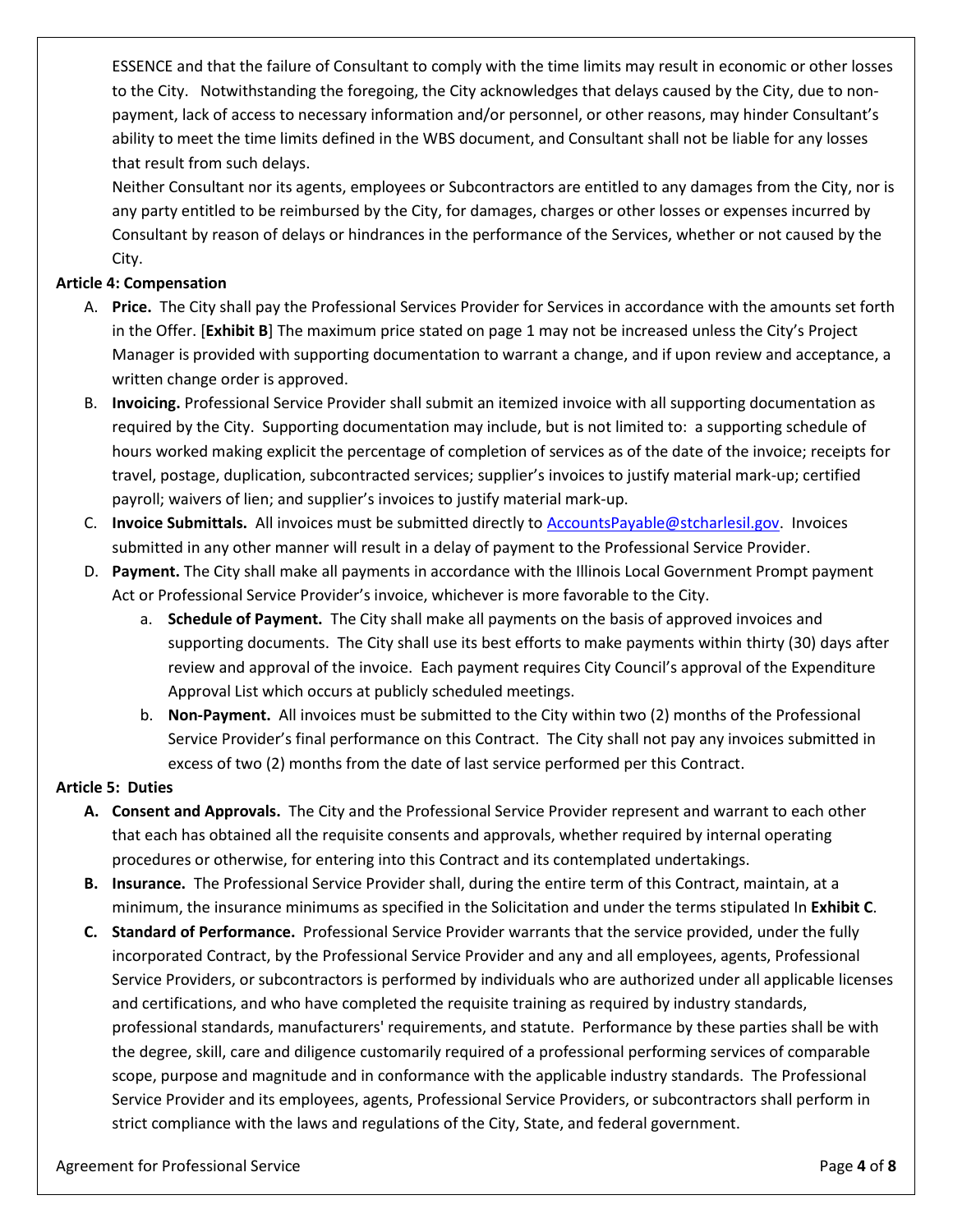- **D. Best Efforts.** The Professional Service Provider shall use its best efforts to assure timely and satisfactory rendering and completion of services under this Contract. The Professional Service Provider shall remain solely responsible for the professional and technical accuracy of all services and deliverables furnished, whether such service is rendered by the Professional Service Provider or others on its behalf including, and without limitation, subcontractors, employees, agents, manufacturers, suppliers, fabricators, and consultants. The Professional Service Provider is not to be relieved from its duty to use best efforts, pursuant to the Contract, by the City's review, approval, acceptance, or payment for any of the agreed to services. Any change to the character, form quality or extent of the Project shall be in writing on a City Change Order form [**Exhibit D**], and attached as an addendum to this Contract.
- **E. Non-disclosure.** The Professional Service Provider, its employees, agents, consultants, or subcontractors may have access to the City's confidential information during performance of this Contract. Confidential information includes, but is not limited to, methods, processes, formulas, compositions, systems, techniques, computer programs, databases, research projects, resident identification and contact information, financial data, and other data. The Professional Service Provider shall not directly or indirectly use, disclose or disseminate confidential information to any third party for any purpose other than a purpose explicitly allowed for in this Contract and its integrated documents.
- **F. No Duty.** The Professional Service Provider shall not imply any authority to act as an agent of the City. The Professional Service Provider's duties to the City are limited by express authorization under this Contract and by statute.

#### **G. Hold Harmless and Indemnification.**

- a. **Patents and Copyrights.** Professional Service Provider warrants that all products used or provided in the fulfillment of this Contract will not infringe on any United States or foreign patent. Professional Service Provider shall indemnify the City against any and all judgments, decrees, legal fees, costs and expenses resulting from such alleged infringement. Professional Service Provider will, upon request of the City and at the Professional Service Provider's own expense, defend any suit or action which may be brought against the City by reason of any alleged infringement of any patent or copyright in the sale or use of products provided to the City by the Professional Service Provider.
- b. **Loss and Liability.** The Professional Service Provider shall hereby defend and indemnify the City, its directors, agents, officers, employees, and elected officials from and against any and all liabilities, losses, claims, demands, damages, costs, fines, penalties, expenses, judgments, and settlements, including, but not limited to, reasonable attorneys' fees and costs of litigation, and any and all causes of action of any kind or character, that may be incurred to the extent caused by the Professional Services Provider's negligence or willful misconduct resulting in bodily injury, sickness, death, or property damage or to the extent caused by the negligence or willful misconduct connected with, directly or indirectly, the negligent acts, errors, omissions, or intentional acts or omissions of any agent, employee, subcontractor, Professional Service Provider, or contractor hired to provide any goods or perform any services on behalf of the Professional Service Provider. City understands that any indemnity obligation assumed by the Professional Services Provider is conditioned on the Professional Service Provider's fault and proportional to any such fault.

#### **Article 6: Policies**

**A. Illinois Freedom of Information Act.** The Professional Service Provider acknowledges the requirements of the Illinois Freedom of Information Act (FOIA). Professional Service Provider agrees to comply with all requests made by the City for public records (as defined in FOIA § 2(c)) in the undersigned's possession and/or their subcontractors/suppliers possession.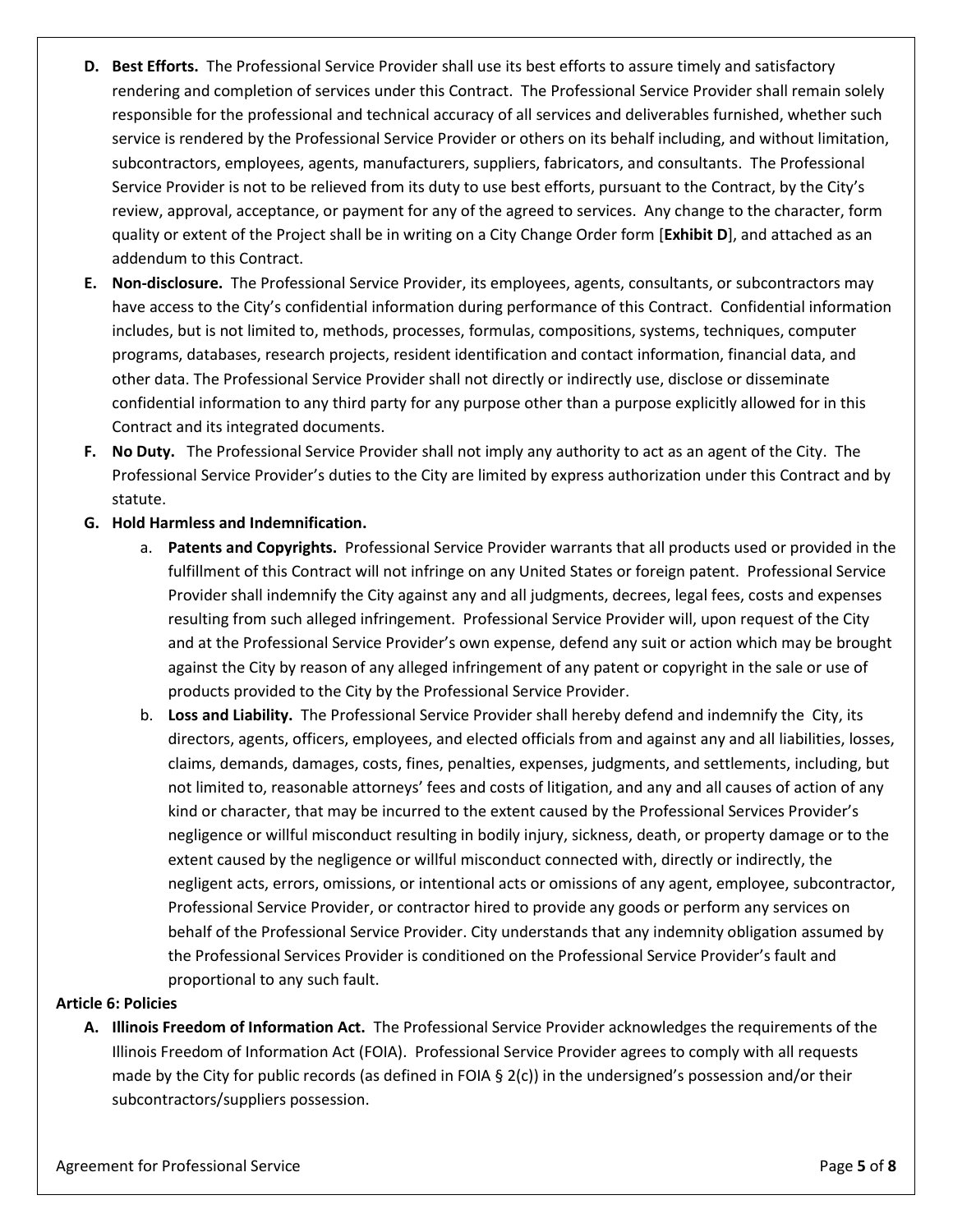- a. **Timeliness.** The Professional Service Provider shall provide the requested public records to the City within two (2) business days of the City's request.
- b. **Free of Charge.** The Professional Service Provider agrees not to apply any costs or charge any fees to the City for the procurement of the requested records pursuant to a FOIA request.
- c. **Hold Harmless.** Should the Professional Service Provider deny the City's request unlawfully or request that the City utilize a lawful exemption available under FOIA, Professional Service Provider agrees to pay any and all costs connected with the defense of the Professional Service Provider's denial. All costs include reasonable attorney and witness fees, filing fees and other expenses related to the defense of a complaint. The Professional Service Provider agrees to indemnify the City against any and all claims, costs, penalties, losses and injuries arising out of or relating to its failure to provide the requested public records to the City under this Contract.

#### **B. Discrimination Prohibited.**

- a. **Equal Employment Opportunity.** Professional Service Provider shall comply with all rules and regulations pertaining to public contracts adopted by the State and the City. The City is an equal opportunity employer.
- b. **ADA.** Professional Service Provider shall be in compliance with current applicable regulations of the Americans with Disabilities Act.

#### **Article 7: Changes to Contract**

- **A. Changes and Alterations**. Any changes or alterations to this Project affecting, inclusive of but not limited to: scope, cost, terms, milestones, deadlines or other significant factors shall be integrated in writing on a City of St. Charles Change Order form.
- **B. Extension or Renewal of Contract.** The City at its option may extend this Contract for an additional to be determined term if the Professional Service Provider either reduces his price, or holds firm to the proposal prices, conditions and specifications.
- **C. Assignment.** Professional Service Provider shall not assign, transfer, or subcontract this Contract, in whole or in part, without prior written consent of the City.
- **D. Notification.** All notification under this Contract shall be made as follows:
	-

#### a. **If to the City If to the Professional Service Provider**

City of St. Charles Attn: Procurement Division Manager 2 East Main Street St. Charles, IL 60174 Fax: 630.377.4487 Email: Procurement@stcharlesil.gov Phone: 630.762.6936

#### b. **With electronic copies to**

Procurement Division Manager: Procurement@stcharlesil.gov Project Manager: Steve Weishaar; Network Manager

#### **Article 8: Applicability**

**A. Other Entity Use.** The Professional Service Provider may, upon mutual agreement with any municipality or governmental unit, permit that unit to participate in this Contract for substantially similar consulting services under the same or more favorable price, terms and conditions.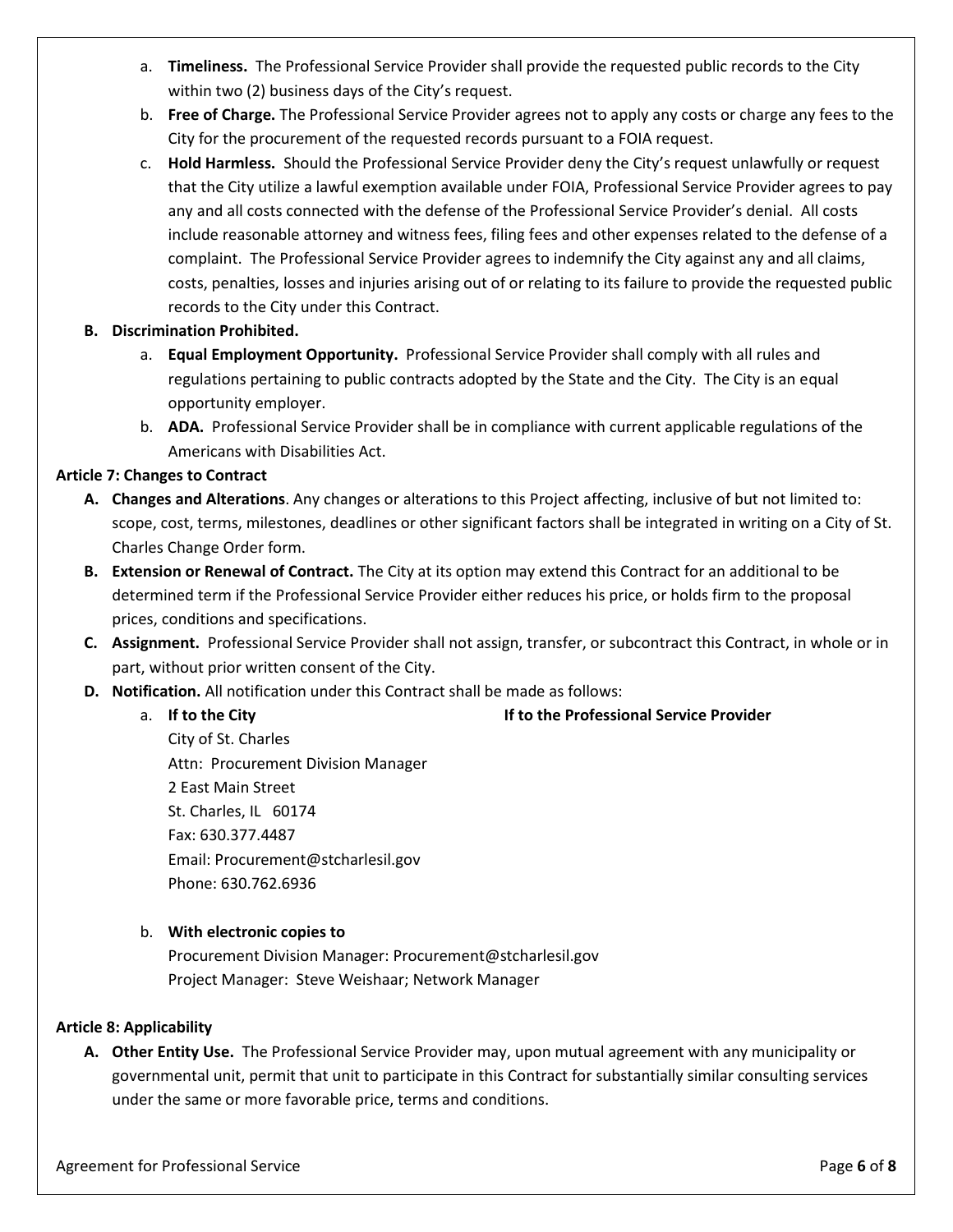- **B. Waiver.** Any failure of either the City or the Professional Service Provider to strictly enforce any terms, right, or condition of this Contract, whether implied or expressed, shall not be construed as a waiver of such term right or condition.
- **C. Severability.** If any provision of this Professional Service Provider is held to be illegal, invalid, or unenforceable, such provision shall be fully severable, and this Contract shall be construed and enforced as if such illegal, invalid, or unenforceable provision were never a part hereof; the remaining provisions hereof shall remain in full force and effect and shall not be affected by the illegal, invalid, or unenforceable provision or by its severance; and in lieu of such illegal, invalid, or unenforceable provision there shall be added automatically as part of this Contract, a provision as similar in its terms to such illegal, invalid, or unenforceable provision as may be possible and legal, valid and enforceable.
- **D. Governing Jurisdiction.** The parties agree that any disputes, disagreements, or litigation arising from this Contract, between or amongst them, will be heard and resolved exclusively in the courts of the 16<sup>th</sup> Judicial Circuit, Kane County, Illinois.
- **E. Governing Law.** The parties agree that the laws of the State of Illinois govern this Contract.